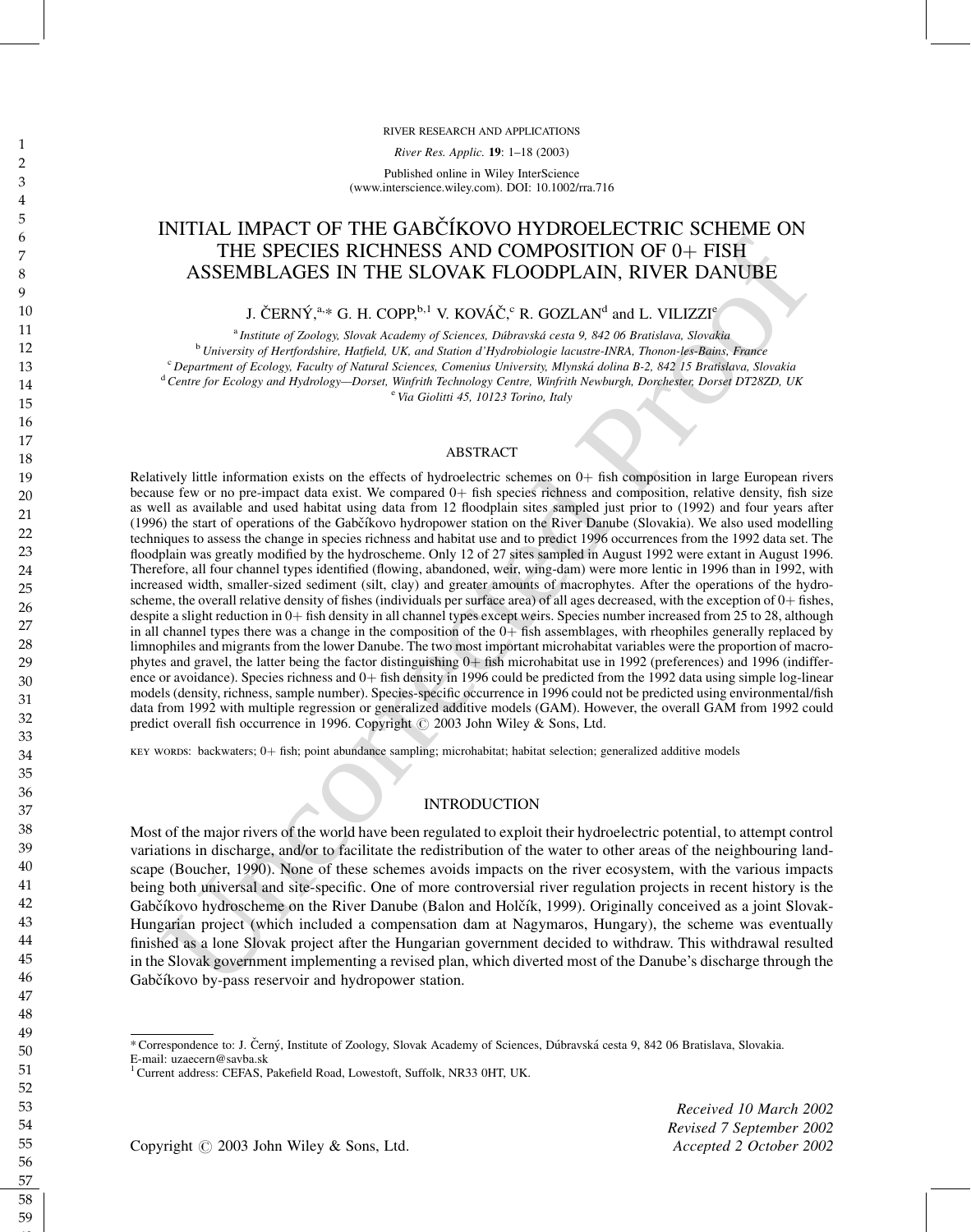### 2 J. ČERNÝ ET AL.

The Gabčíkovo hydroscheme began operation in the winter of 1992, and just prior to that we carried out an intensive survey of  $0+$  fishes (Copp *et al.*, 1994) to aid assessment of the scheme's impact on the adjacent floodplain. The aim of the present study, undertaken four years later, was to assess the initial impact of the scheme on þ fish recruitment in terms of available and exploited habitat as well as with regard to changes in the structure of the  $0+$  fish assemblages, which reflect the fish reproductive potential of aquatic ecosystems (Copp, 1989b; Gozlan et al., 1998). Our specific objectives were to: (1) compare species richness, relative densities and size-structure of  $0+$  fish assemblages in 1996 with those in 1992 (Copp *et al.*, 1994), both for the floodplain as a whole and for its various channel types; (2) compare channel character and  $0+$  fish assemblage structure; (3) assess  $0+$  fish microhabitat use; and (4) evaluate the differences in the actual structure of  $0+$  assemblages in 1996 compared to that predicted using the model from the pre-impact survey (Copp et al., 1994).

#### STUDY AREA, MATERIAL AND METHODS

The hydrology and geomorphology of the Hungarian/Slovak floodplain (Figure 1) have been described in detail elsewhere (Holčík and Bastl, 1976; Holčík et al., 1981; Bethemont and Bravard, 1986; Boucher, 1990) and are reviewed by Copp et al. (1994). During the two study periods, the mean river discharge (station Devín, Bratislava) was low:  $1280 \text{ m}^2 \text{s}^{-1}$  in August 1992, and  $1811 \text{ m}^2 \text{s}^{-1}$  in August 1996. Twelve of the 26 study sites in Slovakia from the pre-operations study (Copp et al., 1994) were extant in 1996 (Figure 1; sites 50, 51 and 52 in Copp et al. (1994) joined to one gravel pit, and therefore are considered as one site in the present study); these consisted of four types: (i) lotic, i.e. 'flowing' channels (fc), which had at least some flow of water; (ii) abandoned channels (ac), which were isolated from the river except during periods of elevated discharge; (iii) just below weirs (we), which were constructed to maintain water levels within the floodplain; and (iv) behind wing-dams (wd), which were perpendicular to the bank and extended out into the main channel.

As in 1992, large lotic side-channels could not be sampled in their entirety, so a 'representative' reach was selected; this consisted of a concave/convex stretch, with the shallow aggrading bank opposite a deeper eroding bank. Abandoned channels were generally sampled in their entirety, though in some cases their surface area was



Figure 1. Map of the River Danube near Gabčíkovo, Slovakia, with the 12 study sites of 1992 (Copp et al., 1994) still extant and studied in 1996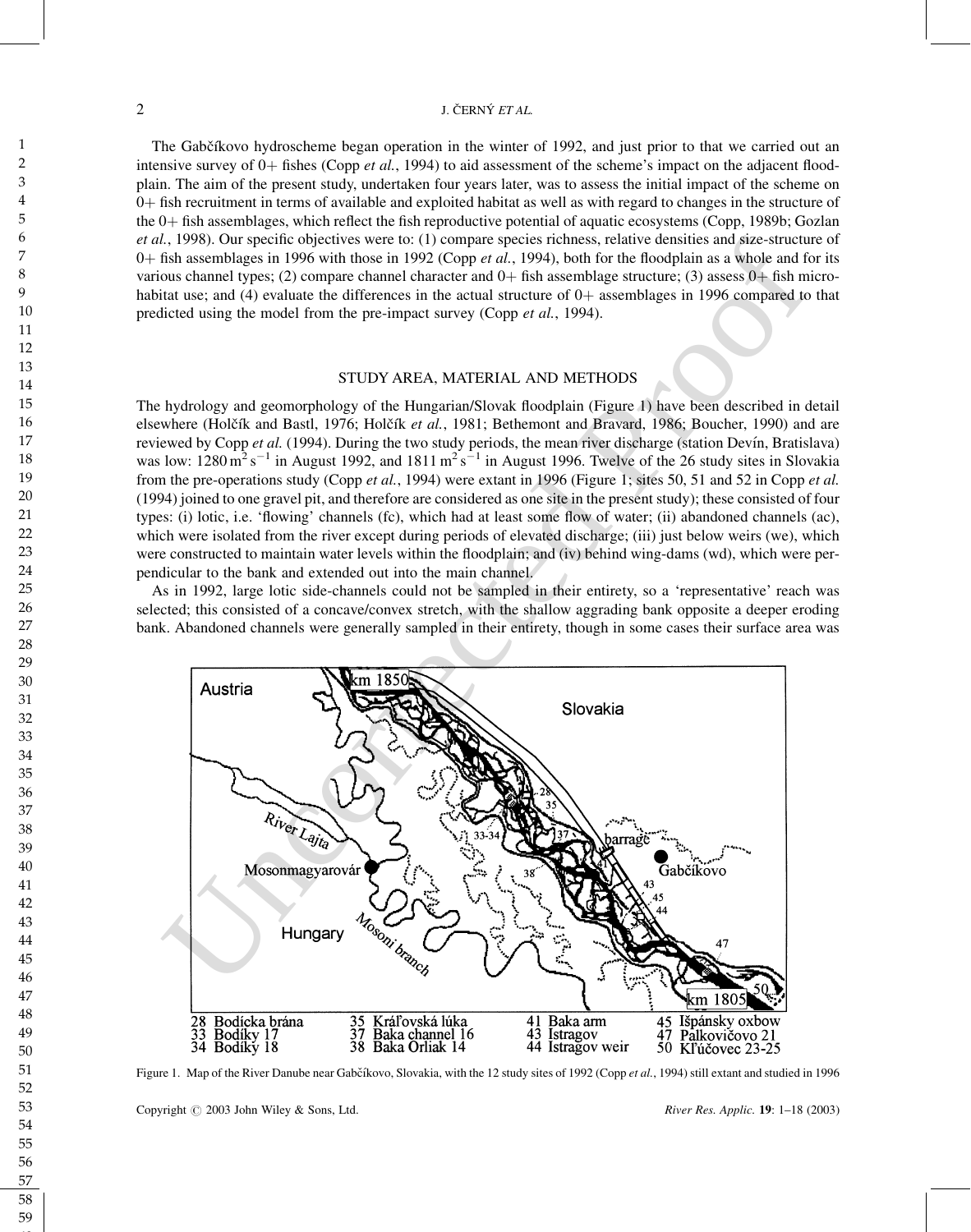#### 0+ FISH ASSEMBLAGES 3

too great and so a representative area was selected as above; these locations were mostly former channels isolated from other channels of the floodplain except during periods of elevated discharge, when they may be reconnected to other channels by either or both of their extremities (upstream and downstream). The downstream vicinity of weirs, with seepage through and between the boulder weirs providing localized flow, has been identified as a refuge for the progeny of rheophilous fishes (Copp *et al.*, 1994); we sampled along the downstream side of the weir as well as a further distance of 50–100 m downstream thereof. In both 1992 and 1996, sampling in the main channel of the Danube was restricted to the area downstream of wing-dams, which are a probable refuge of any  $0+$  fish occurring in the main channel (Copp et al., 1994).

At each of the 12 sites (Figure 1), fish and environmental variables were sampled with the density of samples approximately equal at each site (about one point per  $10 \text{ m}^2$ ). In total, 270 point samples were collected in 1992 and 504 samples in 1996. In extremely large channels, this intensity of sampling effort was not always possible due to time and manpower constraints. Sampling was undertaken by two teams in late August using point abundance sampling by electrofishing (Persat and Copp, 1989), with portable DEKA units modified for small fishes (anode of 10 cm diameter; see Copp and Peňáz, 1988; Copp, 1989a). The same equipment was used in both years, and the anode's effective field at each point sample was assumed to be c. 0.071  $\text{m}^2$  (Copp, 1989a), though this area will vary according to water conductivity (Cuinat, 1967). Sampling points were selected randomly within each site via a point of the finger with eyes closed. Sampling was generally undertaken from a dinghy, with the exception of some wing-dams sites where the water was shallow enough to be sampled by wading. The sampling technique is described in detail in Copp et al. (1994).

irulne dislate of 50-100 m dowasteran thereel. In both 1992 and 1996, sampling in the main channel of the corrected mental can be main channel of the corrected mental can provide in the main channel of one profile and th At each point sample, the fishes were either preserved in 4% formaldehyde immediately after capture for analysis in the laboratory (identified to species following Koblickaya (1981)), or measured for standard length (SL) and returned to the water (i.e. fishes  $\geq 1+$ ). Habitat characteristics were then evaluated using six quantitative and seven semi-quantitative environmental variables: width (m); distance from bank (m); depth (cm); bank slope; percentages of clay (particle diameter <0.06 cm), silt (<0.06 cm), sand (0.06–0.2 cm), pebbles (0.2–2.0 cm), gravel  $(>2.0 \text{ cm})$  and cobbles  $(>6.0 \text{ cm})$ ; ligneous structures and macrophytes; water velocity; and water temperature. Bank slope was calculated from the depth divided by the distance from bank. Bottom substratum (clay, silt, sand, pebbles, gravel) was evaluated as a percentage of the sample area (i.e.  $0.071 \text{ m}^2$ ), with clay and silt distinguished by the greater between-particle adhesion in clay than silt. Ligneous structures (branches, logs, trunks, roots) within each point were counted in a manner similar to that described by Kinsolving and Bain (1990) but on a scale of one to ten. Submerged, floating and emergent macrophytes were estimated visually as a percentage of the area sampled at each point. Water velocity was measured using a calibrated dip-net; no movement of the net indicated no flow, slow ballooning of net indicated weak flow  $(< 5 \text{ cm s}^{-1})$ , and moderate to fast ballooning of the net indicated faster flow  $(55 \text{ cm s}^{-1})$ .

Fish relative density was calculated as the number of specimens captured per total surface area sampled (Copp, 1989a,b; Copp et al., 1994). The ecological classification of the species followed Schiemer and Waidbacher (1992); see Table I. Potential changes in the size-structure of populations were examined using the Student's unpaired t-test. From the relative densities and numbers of species for each site, we calculated the mean relative densities and the numbers of species for each site (total species richness, S). To adjust for the effect of density on species richness, we calculated the mean adjusted species richness  $(S' = S \div \ln$  of relative density) for each channel type (lotic, abandoned, weir, wing-dam) as well as the percentiles of the residuals for each channel type derived from species richness (S) regressed against natural-log (ln) of density at the 12 sites for the two study years. Between-year comparisons for each channel type were made with the Student's paired t-test.

To assess changes in the character of the 12 channels after the start of dam operations, the raw environmental data (all variables except distance from bank, a microhabitat variable, and temperature, which varies according to climatic conditions) for the years 1992 and 1996 (744 samples  $\times$  13 variables) were submitted to principal components analysis (PCA), with 90% ellipses (Green, 1971) generated for each channel type and year of study. Changes in  $0+$  fish assemblage structure at the sites were also assessed using PCA of the sites-by-species matrix  $(24 \text{ sites} \times 22 \text{ species})$  for 1992 (12 sites) and 1996 (same 12 sites) converted to absence/presence, reduced to contain only those species occurring in two or more sites, and submitted to PCA, with 90% ellipses (Green, 1971) generated for each channel type and year of study. PCA is of particular interest in this case as the absence of a species is accorded equal weight to its presence (e.g. Copp, 1989b). Changes in composite microhabitat use were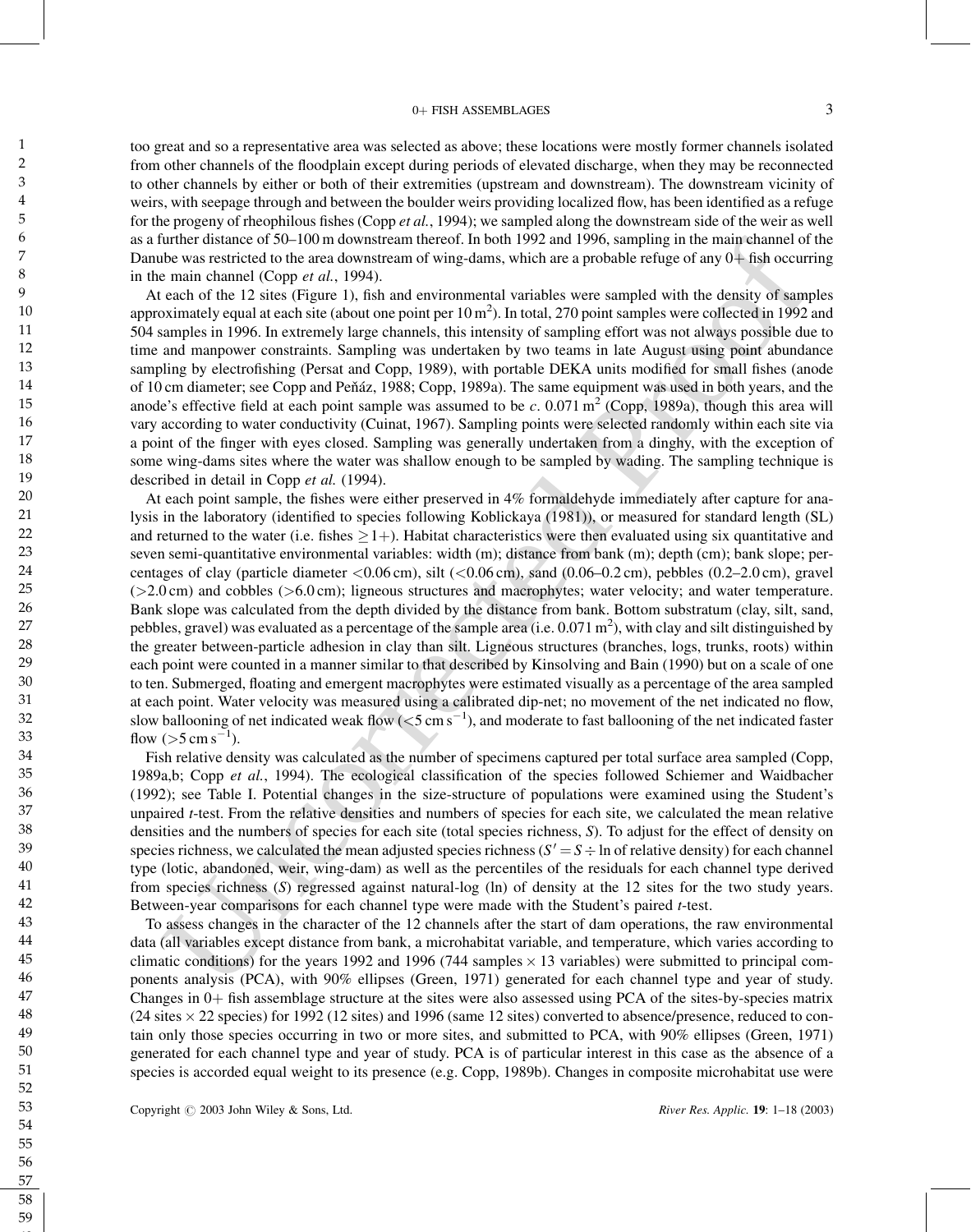| 480 <sub>o</sub><br>$a \times b$ $a \times b$ $a \times a$ $a \times a$<br>$20 - 72$<br>53<br>$\overline{4}$<br>$\boldsymbol{z}$<br>Rel. abundance<br>14.76<br>27.76<br>0.46<br>$0.75$<br>0.08<br>0.50<br>0.50<br>0.04<br>0.29<br>1.75<br>12.96<br>$0.38372$<br>$0.08372$<br>1996<br>51553621<br>00023691<br>0.05<br>$2.79$<br>$7.31$<br>$231$<br>$34.96$<br>$0.11$<br>0.11<br>0.68<br>0.119<br>0.38<br>0.12<br>0.68<br>0.68<br>1992<br>0.21<br>0.06<br>0.50<br>$0.47$<br>$0.40$<br>$0.50$<br>$0.50$<br>$0.50$<br>$0.50$<br>$0.50$<br>$0.50$<br>$\begin{array}{c} 0.03 \\ 0.03 \end{array}$<br>$0.20$<br>1.17<br>8.67<br>$\frac{9.87}{18.57}$<br>1996<br>Rel. densities<br>0.177831134777822<br>0.06<br>0.1888021<br>0.0.0.0.0.0<br>$2,43$<br>$36.72$<br>$0.11$<br>$\frac{1}{2}$ .93<br>1992<br>Ecolog.<br>class.<br>$\mathbb{Z}$ $\mathbb{Z}$ $\mathbb{Z}$ $\mathbb{Z}$<br><u>ដី ដូឡូ</u><br>畠<br>$\mathbf{R}\mathbf{b}$<br><b>225</b><br>品品品<br>$Z = I$<br>Ra<br>Ra<br>Ra<br><b>접띰</b> 멈<br>コロコ<br>Code<br>පිචි<br><b>BEELLS</b><br>요<br>$rac{1}{4}$<br><b>Lamas</b><br>ರ ರಿ ಪ ರೆ<br>EŽE<br>22 S<br>₹<br>Common name<br>common bream<br>alpine gudgeon<br>Kessler's gobie<br>Eurasian perch<br>tubenose goby<br>weather loach<br>stickleback<br>northern pike<br>Prussian carp<br>Balon's ruffe<br>pumpkinseed<br>spined loach<br>silver bream<br>three-spined<br>blue bream<br>bitterling<br>bullhead<br>burbot<br>barbel<br>bleak<br>roach<br>ruffe<br>chub<br>dace<br>nase<br>ndd<br>asp<br>ide<br>Gynnocephalus cernuus<br>Gasterosteus aculeatus<br>Gymnocephalus baloni<br>Chondrostoma nasus<br>erythrophthalmus<br>Leuciscus leuciscus<br>Leuciscus cephalus<br>Gibio albipinnatus<br>Neogobius kessleri<br>Alburnus alburnus<br>Carassius auratus<br>Misgurnus fossilis<br>Lepomis gibbosus<br>Abramis ballerus<br>Rhodeus amarus<br>Blicca bjoerkna<br>Perca fluviatilis<br>Abramis brama<br>Leuciscus idus<br><b>Barbus</b> barbus<br>marmoratus<br>Rutilus rutilus<br>Cobitis taenia<br>Proterorhinus<br>Aspius aspius<br>Cottus gobio<br>Esox lucius<br>Latin name<br>Scardinius<br>Lota lota |  | 542544886650<br>5L | 56622330515690113<br>5.87<br>76.06<br>SE<br>1992 survey | $\frac{8}{18}$<br>$^{7}$ $^{17}$ $^{57}$<br>$\frac{9}{2}$<br>$\sim$<br>$\overline{11}$<br>$\Xi$<br>$\equiv$<br>Ξ<br>z | 1996 survey<br>$\frac{181.0}{26.0}$<br>5L | SE                  | Student's t-test<br>7.794<br>$\overline{\phantom{a}}$ |                                                         |
|--------------------------------------------------------------------------------------------------------------------------------------------------------------------------------------------------------------------------------------------------------------------------------------------------------------------------------------------------------------------------------------------------------------------------------------------------------------------------------------------------------------------------------------------------------------------------------------------------------------------------------------------------------------------------------------------------------------------------------------------------------------------------------------------------------------------------------------------------------------------------------------------------------------------------------------------------------------------------------------------------------------------------------------------------------------------------------------------------------------------------------------------------------------------------------------------------------------------------------------------------------------------------------------------------------------------------------------------------------------------------------------------------------------------------------------------------------------------------------------------------------------------------------------------------------------------------------------------------------------------------------------------------------------------------------------------------------------------------------------------------------------------------------------------------------------------------------------------------------------------------------------------------------------------------------------------------------------------------------------------------------------------------------------------------------------------------------------------------------------|--|--------------------|---------------------------------------------------------|-----------------------------------------------------------------------------------------------------------------------|-------------------------------------------|---------------------|-------------------------------------------------------|---------------------------------------------------------|
|                                                                                                                                                                                                                                                                                                                                                                                                                                                                                                                                                                                                                                                                                                                                                                                                                                                                                                                                                                                                                                                                                                                                                                                                                                                                                                                                                                                                                                                                                                                                                                                                                                                                                                                                                                                                                                                                                                                                                                                                                                                                                                              |  |                    |                                                         |                                                                                                                       |                                           |                     |                                                       |                                                         |
|                                                                                                                                                                                                                                                                                                                                                                                                                                                                                                                                                                                                                                                                                                                                                                                                                                                                                                                                                                                                                                                                                                                                                                                                                                                                                                                                                                                                                                                                                                                                                                                                                                                                                                                                                                                                                                                                                                                                                                                                                                                                                                              |  |                    |                                                         |                                                                                                                       |                                           |                     |                                                       | Р,                                                      |
|                                                                                                                                                                                                                                                                                                                                                                                                                                                                                                                                                                                                                                                                                                                                                                                                                                                                                                                                                                                                                                                                                                                                                                                                                                                                                                                                                                                                                                                                                                                                                                                                                                                                                                                                                                                                                                                                                                                                                                                                                                                                                                              |  |                    |                                                         |                                                                                                                       |                                           |                     |                                                       | 0.02                                                    |
|                                                                                                                                                                                                                                                                                                                                                                                                                                                                                                                                                                                                                                                                                                                                                                                                                                                                                                                                                                                                                                                                                                                                                                                                                                                                                                                                                                                                                                                                                                                                                                                                                                                                                                                                                                                                                                                                                                                                                                                                                                                                                                              |  |                    |                                                         |                                                                                                                       |                                           |                     |                                                       |                                                         |
|                                                                                                                                                                                                                                                                                                                                                                                                                                                                                                                                                                                                                                                                                                                                                                                                                                                                                                                                                                                                                                                                                                                                                                                                                                                                                                                                                                                                                                                                                                                                                                                                                                                                                                                                                                                                                                                                                                                                                                                                                                                                                                              |  |                    |                                                         |                                                                                                                       |                                           |                     |                                                       | $0.0001$<br>$0.02$                                      |
|                                                                                                                                                                                                                                                                                                                                                                                                                                                                                                                                                                                                                                                                                                                                                                                                                                                                                                                                                                                                                                                                                                                                                                                                                                                                                                                                                                                                                                                                                                                                                                                                                                                                                                                                                                                                                                                                                                                                                                                                                                                                                                              |  |                    |                                                         |                                                                                                                       |                                           |                     | 4.735<br>3.066                                        |                                                         |
|                                                                                                                                                                                                                                                                                                                                                                                                                                                                                                                                                                                                                                                                                                                                                                                                                                                                                                                                                                                                                                                                                                                                                                                                                                                                                                                                                                                                                                                                                                                                                                                                                                                                                                                                                                                                                                                                                                                                                                                                                                                                                                              |  |                    |                                                         |                                                                                                                       |                                           |                     |                                                       |                                                         |
|                                                                                                                                                                                                                                                                                                                                                                                                                                                                                                                                                                                                                                                                                                                                                                                                                                                                                                                                                                                                                                                                                                                                                                                                                                                                                                                                                                                                                                                                                                                                                                                                                                                                                                                                                                                                                                                                                                                                                                                                                                                                                                              |  |                    |                                                         |                                                                                                                       |                                           |                     |                                                       |                                                         |
|                                                                                                                                                                                                                                                                                                                                                                                                                                                                                                                                                                                                                                                                                                                                                                                                                                                                                                                                                                                                                                                                                                                                                                                                                                                                                                                                                                                                                                                                                                                                                                                                                                                                                                                                                                                                                                                                                                                                                                                                                                                                                                              |  |                    |                                                         |                                                                                                                       |                                           |                     | 2.788<br>7.556<br>4.309                               | $\begin{array}{c} 0.006 \\ 0.0001 \\ 0.001 \end{array}$ |
|                                                                                                                                                                                                                                                                                                                                                                                                                                                                                                                                                                                                                                                                                                                                                                                                                                                                                                                                                                                                                                                                                                                                                                                                                                                                                                                                                                                                                                                                                                                                                                                                                                                                                                                                                                                                                                                                                                                                                                                                                                                                                                              |  |                    |                                                         |                                                                                                                       |                                           |                     |                                                       |                                                         |
|                                                                                                                                                                                                                                                                                                                                                                                                                                                                                                                                                                                                                                                                                                                                                                                                                                                                                                                                                                                                                                                                                                                                                                                                                                                                                                                                                                                                                                                                                                                                                                                                                                                                                                                                                                                                                                                                                                                                                                                                                                                                                                              |  |                    |                                                         |                                                                                                                       |                                           |                     |                                                       |                                                         |
|                                                                                                                                                                                                                                                                                                                                                                                                                                                                                                                                                                                                                                                                                                                                                                                                                                                                                                                                                                                                                                                                                                                                                                                                                                                                                                                                                                                                                                                                                                                                                                                                                                                                                                                                                                                                                                                                                                                                                                                                                                                                                                              |  |                    |                                                         |                                                                                                                       |                                           |                     |                                                       |                                                         |
|                                                                                                                                                                                                                                                                                                                                                                                                                                                                                                                                                                                                                                                                                                                                                                                                                                                                                                                                                                                                                                                                                                                                                                                                                                                                                                                                                                                                                                                                                                                                                                                                                                                                                                                                                                                                                                                                                                                                                                                                                                                                                                              |  |                    |                                                         |                                                                                                                       |                                           | 20.29               |                                                       |                                                         |
|                                                                                                                                                                                                                                                                                                                                                                                                                                                                                                                                                                                                                                                                                                                                                                                                                                                                                                                                                                                                                                                                                                                                                                                                                                                                                                                                                                                                                                                                                                                                                                                                                                                                                                                                                                                                                                                                                                                                                                                                                                                                                                              |  |                    |                                                         |                                                                                                                       |                                           |                     |                                                       |                                                         |
|                                                                                                                                                                                                                                                                                                                                                                                                                                                                                                                                                                                                                                                                                                                                                                                                                                                                                                                                                                                                                                                                                                                                                                                                                                                                                                                                                                                                                                                                                                                                                                                                                                                                                                                                                                                                                                                                                                                                                                                                                                                                                                              |  |                    |                                                         |                                                                                                                       |                                           |                     |                                                       |                                                         |
|                                                                                                                                                                                                                                                                                                                                                                                                                                                                                                                                                                                                                                                                                                                                                                                                                                                                                                                                                                                                                                                                                                                                                                                                                                                                                                                                                                                                                                                                                                                                                                                                                                                                                                                                                                                                                                                                                                                                                                                                                                                                                                              |  |                    | $\frac{1.56}{0.00}$                                     |                                                                                                                       | 50933117509888                            |                     |                                                       |                                                         |
|                                                                                                                                                                                                                                                                                                                                                                                                                                                                                                                                                                                                                                                                                                                                                                                                                                                                                                                                                                                                                                                                                                                                                                                                                                                                                                                                                                                                                                                                                                                                                                                                                                                                                                                                                                                                                                                                                                                                                                                                                                                                                                              |  |                    |                                                         |                                                                                                                       |                                           |                     |                                                       |                                                         |
|                                                                                                                                                                                                                                                                                                                                                                                                                                                                                                                                                                                                                                                                                                                                                                                                                                                                                                                                                                                                                                                                                                                                                                                                                                                                                                                                                                                                                                                                                                                                                                                                                                                                                                                                                                                                                                                                                                                                                                                                                                                                                                              |  | 2100838888         |                                                         | $\frac{7}{2}$ $\frac{2}{2}$                                                                                           |                                           | $3.37$<br>$4.327$   |                                                       |                                                         |
|                                                                                                                                                                                                                                                                                                                                                                                                                                                                                                                                                                                                                                                                                                                                                                                                                                                                                                                                                                                                                                                                                                                                                                                                                                                                                                                                                                                                                                                                                                                                                                                                                                                                                                                                                                                                                                                                                                                                                                                                                                                                                                              |  |                    | 2.68<br>18.04<br>14.04                                  |                                                                                                                       |                                           |                     |                                                       |                                                         |
|                                                                                                                                                                                                                                                                                                                                                                                                                                                                                                                                                                                                                                                                                                                                                                                                                                                                                                                                                                                                                                                                                                                                                                                                                                                                                                                                                                                                                                                                                                                                                                                                                                                                                                                                                                                                                                                                                                                                                                                                                                                                                                              |  |                    |                                                         |                                                                                                                       |                                           |                     |                                                       |                                                         |
|                                                                                                                                                                                                                                                                                                                                                                                                                                                                                                                                                                                                                                                                                                                                                                                                                                                                                                                                                                                                                                                                                                                                                                                                                                                                                                                                                                                                                                                                                                                                                                                                                                                                                                                                                                                                                                                                                                                                                                                                                                                                                                              |  |                    |                                                         | $\Xi$                                                                                                                 |                                           | 17.49               |                                                       |                                                         |
|                                                                                                                                                                                                                                                                                                                                                                                                                                                                                                                                                                                                                                                                                                                                                                                                                                                                                                                                                                                                                                                                                                                                                                                                                                                                                                                                                                                                                                                                                                                                                                                                                                                                                                                                                                                                                                                                                                                                                                                                                                                                                                              |  |                    |                                                         | $\overline{c}$                                                                                                        |                                           |                     |                                                       |                                                         |
|                                                                                                                                                                                                                                                                                                                                                                                                                                                                                                                                                                                                                                                                                                                                                                                                                                                                                                                                                                                                                                                                                                                                                                                                                                                                                                                                                                                                                                                                                                                                                                                                                                                                                                                                                                                                                                                                                                                                                                                                                                                                                                              |  |                    |                                                         |                                                                                                                       | 130.0                                     |                     |                                                       |                                                         |
|                                                                                                                                                                                                                                                                                                                                                                                                                                                                                                                                                                                                                                                                                                                                                                                                                                                                                                                                                                                                                                                                                                                                                                                                                                                                                                                                                                                                                                                                                                                                                                                                                                                                                                                                                                                                                                                                                                                                                                                                                                                                                                              |  | 39.5               | 27.51                                                   |                                                                                                                       |                                           |                     |                                                       |                                                         |
|                                                                                                                                                                                                                                                                                                                                                                                                                                                                                                                                                                                                                                                                                                                                                                                                                                                                                                                                                                                                                                                                                                                                                                                                                                                                                                                                                                                                                                                                                                                                                                                                                                                                                                                                                                                                                                                                                                                                                                                                                                                                                                              |  |                    |                                                         |                                                                                                                       | 000<br>520<br>521                         | $\frac{1780}{0.63}$ |                                                       |                                                         |
|                                                                                                                                                                                                                                                                                                                                                                                                                                                                                                                                                                                                                                                                                                                                                                                                                                                                                                                                                                                                                                                                                                                                                                                                                                                                                                                                                                                                                                                                                                                                                                                                                                                                                                                                                                                                                                                                                                                                                                                                                                                                                                              |  | 56.4<br>28.8       | 3.36                                                    | $\overline{4}$                                                                                                        |                                           |                     | $3.616$<br>$5.791$                                    | $0.0005$<br>$0.0001$                                    |
|                                                                                                                                                                                                                                                                                                                                                                                                                                                                                                                                                                                                                                                                                                                                                                                                                                                                                                                                                                                                                                                                                                                                                                                                                                                                                                                                                                                                                                                                                                                                                                                                                                                                                                                                                                                                                                                                                                                                                                                                                                                                                                              |  |                    |                                                         |                                                                                                                       |                                           |                     |                                                       |                                                         |
|                                                                                                                                                                                                                                                                                                                                                                                                                                                                                                                                                                                                                                                                                                                                                                                                                                                                                                                                                                                                                                                                                                                                                                                                                                                                                                                                                                                                                                                                                                                                                                                                                                                                                                                                                                                                                                                                                                                                                                                                                                                                                                              |  |                    |                                                         |                                                                                                                       |                                           |                     |                                                       |                                                         |
|                                                                                                                                                                                                                                                                                                                                                                                                                                                                                                                                                                                                                                                                                                                                                                                                                                                                                                                                                                                                                                                                                                                                                                                                                                                                                                                                                                                                                                                                                                                                                                                                                                                                                                                                                                                                                                                                                                                                                                                                                                                                                                              |  |                    |                                                         |                                                                                                                       |                                           |                     | 2.42                                                  | 0.02                                                    |
|                                                                                                                                                                                                                                                                                                                                                                                                                                                                                                                                                                                                                                                                                                                                                                                                                                                                                                                                                                                                                                                                                                                                                                                                                                                                                                                                                                                                                                                                                                                                                                                                                                                                                                                                                                                                                                                                                                                                                                                                                                                                                                              |  | 273<br>244<br>244  | 0.99<br>0.95<br>18.00                                   | 354<br>666                                                                                                            | 24.7<br>24.7<br>25.2                      | 554<br>255          |                                                       |                                                         |
|                                                                                                                                                                                                                                                                                                                                                                                                                                                                                                                                                                                                                                                                                                                                                                                                                                                                                                                                                                                                                                                                                                                                                                                                                                                                                                                                                                                                                                                                                                                                                                                                                                                                                                                                                                                                                                                                                                                                                                                                                                                                                                              |  |                    |                                                         | ヨ                                                                                                                     |                                           |                     |                                                       |                                                         |
|                                                                                                                                                                                                                                                                                                                                                                                                                                                                                                                                                                                                                                                                                                                                                                                                                                                                                                                                                                                                                                                                                                                                                                                                                                                                                                                                                                                                                                                                                                                                                                                                                                                                                                                                                                                                                                                                                                                                                                                                                                                                                                              |  |                    |                                                         |                                                                                                                       |                                           |                     |                                                       |                                                         |
| 0.08<br>0.06<br>品品<br>wels catfish<br>Silurus glanis                                                                                                                                                                                                                                                                                                                                                                                                                                                                                                                                                                                                                                                                                                                                                                                                                                                                                                                                                                                                                                                                                                                                                                                                                                                                                                                                                                                                                                                                                                                                                                                                                                                                                                                                                                                                                                                                                                                                                                                                                                                         |  |                    |                                                         |                                                                                                                       | 200.0<br>53.1<br>57.0<br>57.0             | 0.00                |                                                       |                                                         |
| $\mathcal{L}$<br>0.04<br>$\overline{0}$ .<br>0.03<br>$\overline{0}$<br>\$85 F<br>pike-perch (zander)<br>Stizostedion lucioperca                                                                                                                                                                                                                                                                                                                                                                                                                                                                                                                                                                                                                                                                                                                                                                                                                                                                                                                                                                                                                                                                                                                                                                                                                                                                                                                                                                                                                                                                                                                                                                                                                                                                                                                                                                                                                                                                                                                                                                              |  | 134.5              | 32.50                                                   |                                                                                                                       |                                           |                     |                                                       |                                                         |
| 0.17<br>$\frac{11}{0.06}$<br>$\Xi$ $\tilde{\mathbf{z}}$<br>tench<br>Tinca tinca                                                                                                                                                                                                                                                                                                                                                                                                                                                                                                                                                                                                                                                                                                                                                                                                                                                                                                                                                                                                                                                                                                                                                                                                                                                                                                                                                                                                                                                                                                                                                                                                                                                                                                                                                                                                                                                                                                                                                                                                                              |  |                    |                                                         | 4 <sub>q</sub>                                                                                                        |                                           |                     |                                                       |                                                         |
| S<br>0.26<br>0.28<br>vinba<br>Vimba vimba                                                                                                                                                                                                                                                                                                                                                                                                                                                                                                                                                                                                                                                                                                                                                                                                                                                                                                                                                                                                                                                                                                                                                                                                                                                                                                                                                                                                                                                                                                                                                                                                                                                                                                                                                                                                                                                                                                                                                                                                                                                                    |  | 45.0               | 2.78                                                    |                                                                                                                       |                                           | 4.52<br>12.95       |                                                       |                                                         |

Copyright  $\odot$  2003 John Wiley & Sons, Ltd. River Res. Applic. 19: 1–18 (2003)

4 J. ČERNÝ ET AL.

**60** 

Table I. Latin and common names, code, ecological classification (Ra, rheophilous A; Rb, rheophilous B; Eu, eurytopic; Li, limnophilous), mean relative densities (in ind m2; areas sampled given in Table II), relative abundance (in %) as well as number (n), mean standard length (SL, in mm), with standard error (SE) and Student's unpaired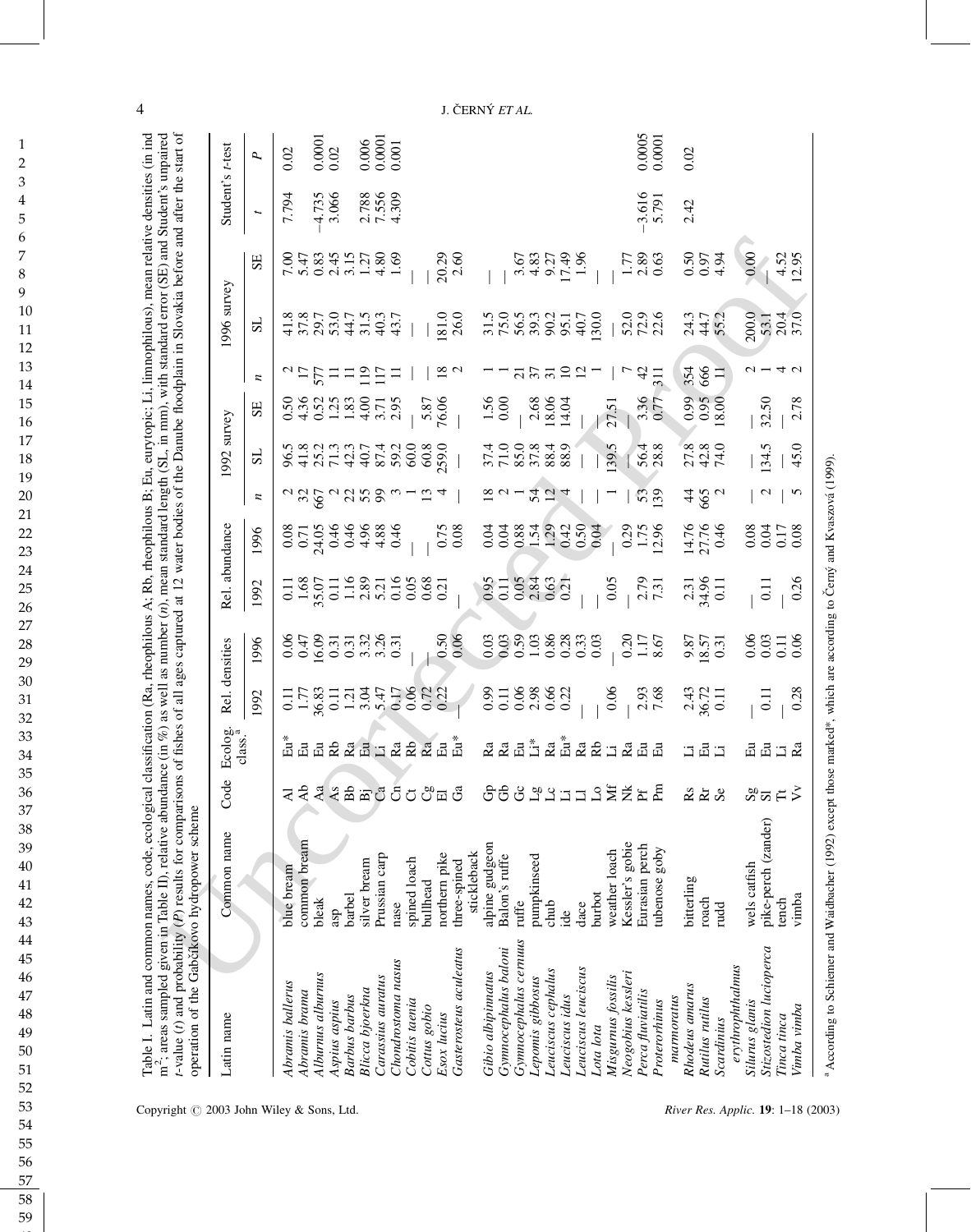### 0+ FISH ASSEMBLAGES 5

assessed using canonical correspondence analysis (CCA; ter Braak, 1986) of the samples-by-species matrix (744  $\times$  16; i.e. samples devoid of 0+ fish were included), whereby species occurring in  $\geq$  3% of samples in both years were retained in the analyses (8 species) and considered separately according to their year-class (1992, 1996), hence 16 species/year-classes. The gradients generated were the basis for succinctly describing and visualizing the differential habitat preferences (niches) of taxa through a biplot ordination diagram (ter Braak and Verdonschot, 1995).

Only 11 of the 13 habitat variables were included in the CCA, as channel width was not considered to be a variable for which an individual fish could select, and depth measurements were those of the water and not of the location in the water column selected by the fish. For consistency with Copp *et al.* (1994), gravel and cobbles are combined as gravel&cobbles (>2.0 cm). The variables were categorized in preparation for analysis (Chessel et al., 1987) as follows: distance from bank in meters  $(0-0.99, 1.00-4.99, 5.00-9.99, 10.00-20.00, >20.00 \text{ m})$ ; bank slope (<0.04, 0.041–0.08, 0.081–0.13, 0.131–0.22, 0.221–0.36, 0.361–0.60, 0.601–1.0); clay, silt, sand, pebbles, gravel (0, 1–33, 34–66, 67–100%); ligneous debris (0, 1–3, 4–6, >6 items); macrophytes (0, 1–33, 34–66, 67– 100%); water velocity (null, weak, faster); water temperature deviations from the site mean (less than  $-1.0, -1.0$ to  $-0.51$ ,  $-0.50$  to  $-0.01$ , 0, 0.01 $-0.50$ , 0.51 $-1.00$ ,  $\geq 1.0^{\circ}$ C). Microhabitat electivities for 1992 and 1996 were calculated as the difference between the frequency of a species in the group of samples having that category of environmental variable and the frequency of that species in all the samples.

onside. 1995). In abitur variables were included in the CCA, as channel width was not considered to be<br>the lot of which an infviolval list could select, and depth measurements were those of the walche of which an infviolv The species richness recorded is related to the density of individuals and the number of samples (Connor and McCoy, 1979). Therefore, theoretically, the richness of  $0+$  fish could be predicted for 1996 using models derived from the 1992 data set. An inability to do so would be indicative of change in the reproductive function of the floodplain (sensu Copp, 1989b). Simple linear models were developed for each channel type using the 1992 data (Copp et al., 1994) to predict 0+ fish richness and relative density (individuals (ind)  $m^{-2}$ ) in 1996, with the number of species at each site regressed against the relative density of  $0+$  fish (ln-transformed to reduce the influence of a few high values) found at each point. For each channel type, the models with the best fit were used to predict species richness from the 1996 data. Similarly, the ln-transformed data of relative density for each site in 1992 were regressed against the corresponding frequency of point samples containing  $0+$  fish, and this model (all channel types) was used to predict the relative densities of  $0+$  fish in 1996 from the frequency of point samples collected in 1996 containing  $0+$  fish. Predictions based on regressions for each channel type were also calculated, with a common model generated for weirs and wing-dams. Observed and expected values were compared using the Student's paired t-test.

<span id="page-4-0"></span>Multiple regression models were elaborated for each species using the 1992 fish and habitat data in an attempt to predict the abundance of that species in 1996 from the 1996 environmental variables data. Similarly, generalized additive models (GAMs; Hastie and Tibshirani, 1990) were employed for all species combined and for each species separately to compare presence/absence of fish in 1992 and 1996, using distance from bank, depth, substratum, macrophytes, ligneous debris, water velocity and temperature as environmental predictors of fish occurrence. Substratum was calculated as an arbitrary index, based on the relative proportions of clay, silt, sand, gravel, pebble and cobble in each sample. A generalized additive logistic regression model was initially fitted to the entire 1992 data set (all species combined) as well as to each of the 1992 species-specific data subsets. The initial model included all seven predictors, with each term calculated as a smoothing (cubic) spline, with three degrees of freedom, of the form:

$$
\text{Fish} = \Box + \sum s(\text{Predictor}, 3)
$$

where  $\Box^{\mathbf{Q1}}$  is a constant intercept term, Fish (presence/absence) the (dichotomous) response variable, s(...) the smoothing function of the predictor, and 3 represents the degrees of freedom of the smoothing. Screening of predictor variables for inclusion in the model was by analysis of deviance, which provides  $\Box^2$ -based approximate partial tests for the importance of the smoothing for each term in the model. The critical value of the partial tests was deliberately set at  $\Box = 0.10$ , a choice dictated by (1) the presence, in some cases, of relatively high probability values for most, if not all, variables in the species-specific models, and (2) the need to increase the heuristic value of the model itself. Predictions for the 1996 data were then calculated based on the 1992 data-based resulting models, and the Wilcoxon rank sum test was used to compare predicted and 1992 model-based fitted values.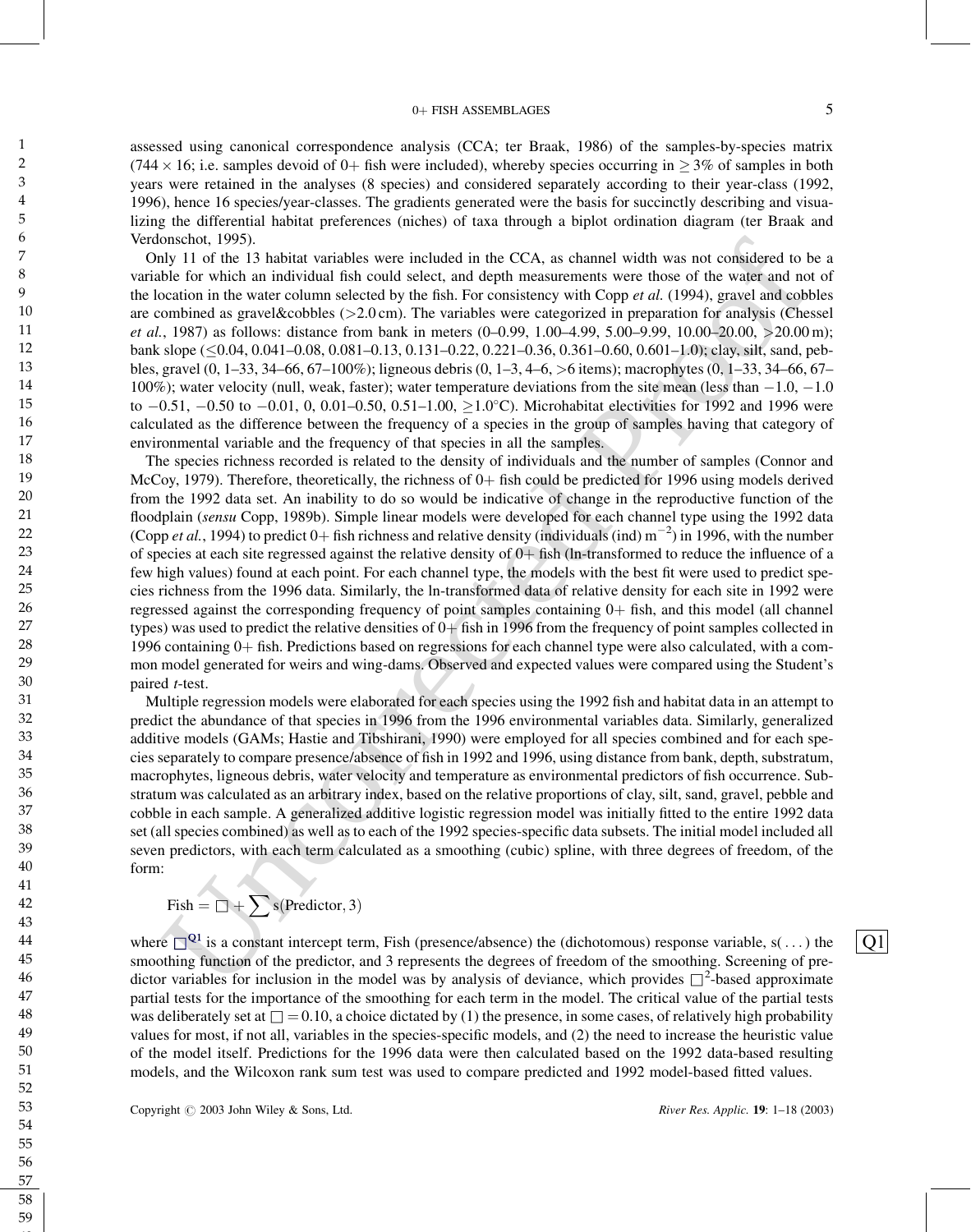#### <span id="page-5-0"></span> $\overrightarrow{0}$  J. C̆ERNÝ *ET AL.*

The principal components, canonical correspondence and other univariate analyses were undertaken on Macintosh using the ADE software package (Chessel and Thioulouse, 1998), GraphMu (Thioulouse, 1990) and StatViewSE + Graphics<sup> $\degree$ </sup> for Mac, respectively. Multiple regression analyses were undertaken with MINITAB 13 for PC, and the GAMs using S-Plus 2000 Professional for PC.

#### RESULTS

RESULTS<br>
RESULTS<br>
TRESULTS<br>
NEVERTO CREATE TRANSPORTED TRANSPORTED TRANSPORTED TRANSPORTED TRANSPORTED TRANSPORTED TRANSPORTED TRANSPORTED TRANSPORTED TRANSPORTED TRANSPORTED TRANSPORTED TRANSPORTED TRANSPORTED TRANSPORTE At the 12 study sites extant in 1996 (Figure 1), the overall relative density (numbers per surface area sampled) of fishes (all ages) decreased from 105.0 ind  $m^{-2}$  in 1992 (1902 fishes from 18.11  $m^2$ , representing 25 species) to 66.9 ind  $m^{-2}$  in 1996 (2399 fishes from 35.87 m<sup>2</sup>, representing 28 species; Table I). The increase in area sampled reflects an increase in available water surface area at the 12 sites due to a rise in water level induced by submersible weirs. Threatened species present in 1992 but absent in 1996 were spined loach Cobitis taenia L., weather loach Misgurnus fossilis (L.), and bullhead Cottus gobio L. Species observed in 1996 but not in 1992 were burbot Lota lota (L.), dace Leuciscus leuciscus (L.), three-spined stickleback (L.) and Kessler's gobie Neogobius kessleri (Günther, 1861). In terms of  $0+$  fishes, the only new species were ruffe *Gymnocephalus cernuus* (L.) and rudd Scardinius erythrophthalmus (L.). Differences in size (SL, all ages combined) between 1992 and 1996 were observed in nine species (Table I), with only two of these (bleak Alburnus alburnus (L.), Eurasian perch Perca fluviatilis L.) being significantly larger in 1996.<sup>Q2</sup>Significantly smaller mean SL was found in blue bream Abramis ballerus (L.), asp Aspius aspius (L.), Prussian carp Carassius auratus (L.) and nase Chondrostoma nasus (L.). In some of these species, the numbers captured were low, so conclusions are tentative, but the considerable reduction of nursery areas after 1993 may be a factor in some that dropped in number between 1992 and 1996.

The overall relative density of  $0+$  fishes (all species combined) did not differ between 1992 and 1996 (Mann– Whitney,  $P > 0.10$ ). Individual densities of 0+ bullhead, whitefin gudgeon Gobio albipinnatus Lukaš, 1933, Eurasian perch, bleak, roach Rutilus rutilus (L.) and bitterling Rhodeus amarus (Bloch, 1782) all declined significantly (Table II) in the same period. Mean relative density of  $0+$  fishes dropped slightly in all channel types except weirs (Figure 2), though not significantly (Student's paired t-test). Conversely, the number of species of  $0+$  fish increased in all channel types except active (lotic) channels, though again the differences were not statistically significant; this is probably due to the high variance, which is expressed in the residuals from the regression of richness versus  $0+$  fish density at the 12 sites in the two years of study, particularly for abandoned channels and wing-dams.

In terms of environmental character (Figure 3), weirs and wing-dams underwent the most profound changes (90% ellipses having the least overlap). Weirs became much shorter, since approximately 60% of each weir emerged out of water due to massive decline in water level. Changes in wing-dams were characterized by increases in both lentic (silt, clay, macrophytes) and lotic (velocity, gravel, pebbles) components. Flowing and abandoned channels extant in 1996 changed the least after the start of hydrodam operations (90% ellipses having the greatest overlap). All channel types had a more lentic character in August 1996 than in 1992, with increased width, a shift to smaller-sized alluvia (silt, clay) and greater amounts of macrophytes.

The composition of  $0+$  fish assemblages changed in all four channel types (Figure 4), though abandoned channels appear to have been least impacted (orientation and girth of 90% ellipses). Only two flowing channels from the 1992 study were extant in 1996, hence the ellipses are represented by a straight line between the two ordination scores, and these reflect a decline in frequency (Table II), or the disappearance, of some rheophilous species (asp, barbel Barbus barbus (L.), vimba Vimba vimba (L.), whitefin gudgeon, chub Leuciscus cephalus (L.)) or eurytopic piscivores (Eurasian perch, northern pike Esox lucius L.) as well as the appearance of a limnophilous species (rudd). Abandoned channels increased their scope with the arrival or increased frequency of limnophilous (rudd) and eurytopic (ide Leuciscus idus (L.), common bream Abramis brama (L.), blue bream) species, but also included the occurrence of barbel, a rheophilous species. Weirs underwent a relatively strong shift in species composition, with the arrival or increased frequency of Eurasian perch, asp, dace and tubenose goby Proterorhinus marmoratus (Pallas, 1814) as well as the loss or decline of ide and chub. Similarly, wing-dams saw the appearance or increased frequency of some rheophilous (dace, vimba, asp) or eurytopic (tubenose goby, three-spined stickleback) species, and the loss or decline in frequency of the rheophilous bullhead or the eurytopic species such as silver bream Abramis bjoerkna (L.) and piscivorous species (Eurasian perch, pike-perch Stizostedion lucioperca (L.)).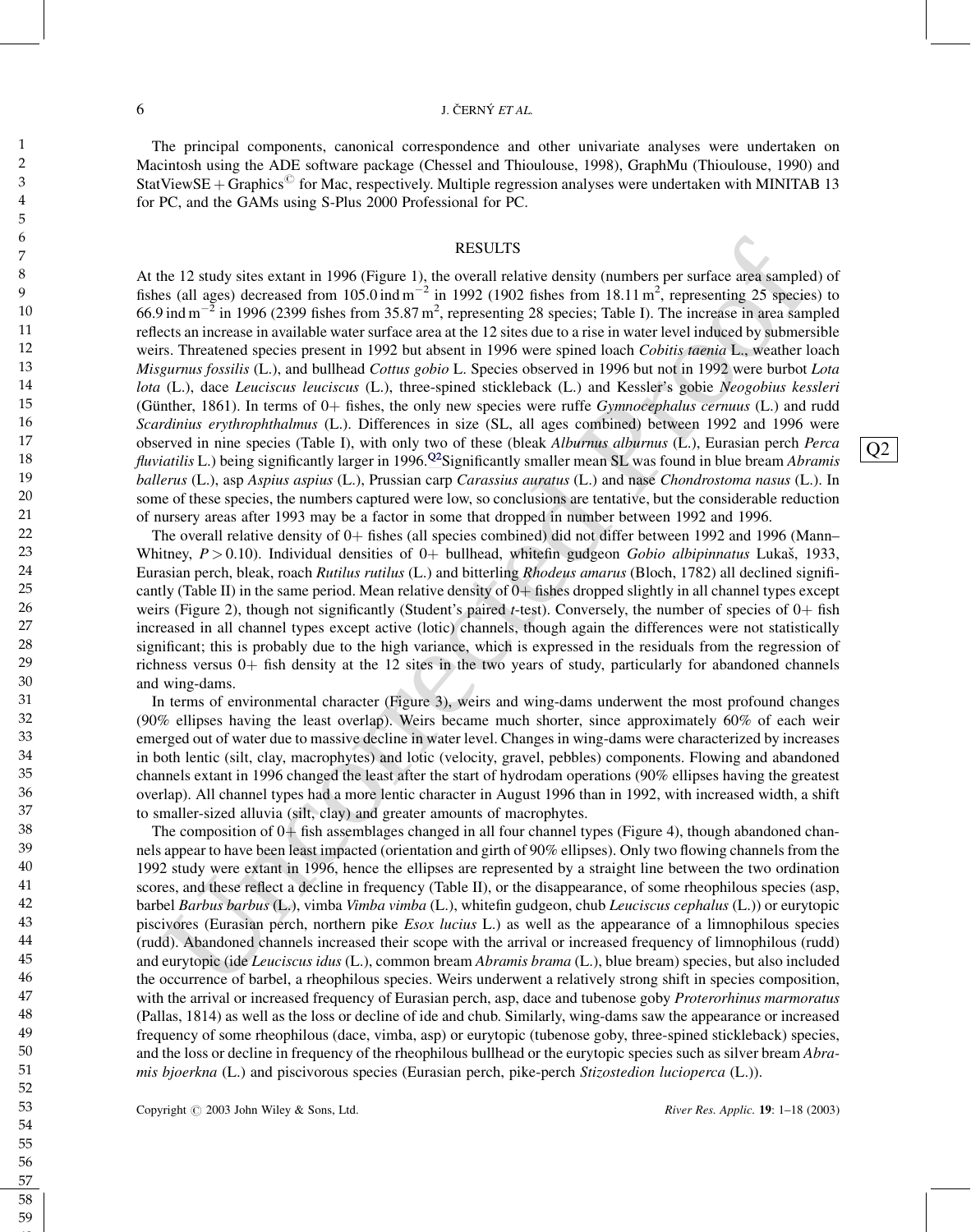<span id="page-6-0"></span>

| ĺ<br>$\overline{\phantom{a}}$ | i | $ve = be$ . | $\frac{1}{2}$<br>d<br>$h$ annel, $ac = ab$ ano<br>$type$ ( $tc = flow$ ) in $ct$<br>-------<br>$\sim$ $\sim$ $\sim$ $\sim$ $\sim$<br>ĭ<br>$-1$<br>١<br>i<br>ia na<br>۰<br>۹<br>$\frac{1}{2}$ | å<br>$\frac{4}{2}$<br>רי היי המדינה ה<br>$-1 + 6$ ch in the Slovak nart of the Kiver $-1$<br>اعہ (ے معدل ک<br>$-0.001$<br>$\ddot{\phantom{0}}$<br>ļ<br>į<br>.<br>יינויים |  |
|-------------------------------|---|-------------|----------------------------------------------------------------------------------------------------------------------------------------------------------------------------------------------|--------------------------------------------------------------------------------------------------------------------------------------------------------------------------|--|
|                               |   |             |                                                                                                                                                                                              |                                                                                                                                                                          |  |

| Se                                                                                                                                                                                                                                    | 000800000                                                                                   |
|---------------------------------------------------------------------------------------------------------------------------------------------------------------------------------------------------------------------------------------|---------------------------------------------------------------------------------------------|
| $\overline{\tau}$                                                                                                                                                                                                                     |                                                                                             |
| 囸                                                                                                                                                                                                                                     |                                                                                             |
| Æ                                                                                                                                                                                                                                     |                                                                                             |
| e di se di se di secondo di secondo di secondo di secondo di secondo di secondo di secondo di secondo di secon<br>La di secondo di secondo di secondo di secondo di secondo di secondo di secondo di secondo di secondo di secon<br>් |                                                                                             |
| $\mathbf{A}$                                                                                                                                                                                                                          |                                                                                             |
| e s Rogramo s calendario s superioris superioris superioris superioris superioris superioris superioris superi<br>S Rogramo se superioris superioris superioris superioris superioris superioris superioris superioris superiori<br>Ä |                                                                                             |
| $\mathbf{\hat{R}}\mathbf{\hat{s}}$                                                                                                                                                                                                    |                                                                                             |
| ğ                                                                                                                                                                                                                                     |                                                                                             |
| Aa                                                                                                                                                                                                                                    |                                                                                             |
| ŏ                                                                                                                                                                                                                                     |                                                                                             |
|                                                                                                                                                                                                                                       |                                                                                             |
| odici di sulla di stato di stato di stato di stato di stato di stato di stato di stato di stato di stato<br>Cita di stato di stato di stato di stato di stato di stato di stato di stato di stato di stato di stato di sta<br>置       |                                                                                             |
| $\overline{\phantom{a}}\phantom{a}$<br>5                                                                                                                                                                                              |                                                                                             |
| コ                                                                                                                                                                                                                                     |                                                                                             |
| ⋜                                                                                                                                                                                                                                     |                                                                                             |
| ゞ                                                                                                                                                                                                                                     | $\circ$ $\circ$                                                                             |
| $\mathbb{G}^{\mathsf{D}}$                                                                                                                                                                                                             |                                                                                             |
| $\mathcal{F}$                                                                                                                                                                                                                         |                                                                                             |
| 442<br>コ                                                                                                                                                                                                                              | 64                                                                                          |
| Ås                                                                                                                                                                                                                                    | 0.35<br>$0.56$<br>$0.47$<br>$0.56$                                                          |
| 0.16<br>4.42<br>රි<br>$\frac{5}{1}$<br>$\circ$                                                                                                                                                                                        | 0.37                                                                                        |
| 1.73<br>4.02<br>0.7(<br>20.0<br>$\mathbf{B}$<br>$\circ$<br>$\circ$<br>$\circ$<br>$\circ$                                                                                                                                              | Significant difference within species between years (ANOVA, $P \leq 0.05$ )<br>0.36<br>0.26 |
| $0.32^{a}$<br>1.90<br>60<br>ಲಿ                                                                                                                                                                                                        |                                                                                             |
| Type<br>we<br>γÁ<br>š<br>इ<br>₽€<br>इ<br>ू<br>ac<br>2c<br>ac<br>ू<br>$\alpha$<br>ڃ<br>£                                                                                                                                               | γđ<br>$\approx$<br>уe<br>ac<br>ac<br>æ<br>ac<br>S<br>£                                      |
| Area<br>0.36<br>3.55<br>2.13<br>2.49<br>1.07<br>1.42<br>2.13<br>2.13<br>2.13<br>1.07<br>1.07<br>2.84<br>1.07<br>0.71                                                                                                                  | 3.55<br>3.55<br>2.84<br>3.55<br>2.84<br>1.78<br>2.13<br>3.55<br>3.91                        |
| Table I for fish code<br>Pts.<br>$50\,$<br>30<br>35<br>S<br>$\overline{\mathcal{E}}$<br>S<br>51<br>51                                                                                                                                 | Mean densities 1996<br>$\Theta$<br>$50\,$<br>$\Theta$<br>$50\,$<br>2<br>వె                  |
| densities 1992<br>Site<br>287.3<br>$\sqrt{5}$<br>45<br>$\ddot{t}$<br>$^{28}$<br>$\mathcal{L}$<br>38<br>$\ddot{ }$<br>\$<br>$\mathcal{L}$<br>두                                                                                         | 35<br>38<br>43<br>$\ddot{t}$<br>57<br>\$<br>₹                                               |
| Mean<br>1996<br>1992<br>1992<br>1992<br>1992<br>1996<br>Year<br>1992<br>1996<br>1992<br>1992<br>1992<br>1992<br>1992<br>1992<br>1992                                                                                                  | 1996<br>1996<br>1996<br>1996<br>1996<br>1996<br>1996<br>1996<br>1996                        |

pyright  $\odot$  2003 John Wiley & Sons, Ltd. River Res. Applic. 19: 1–18 (2003)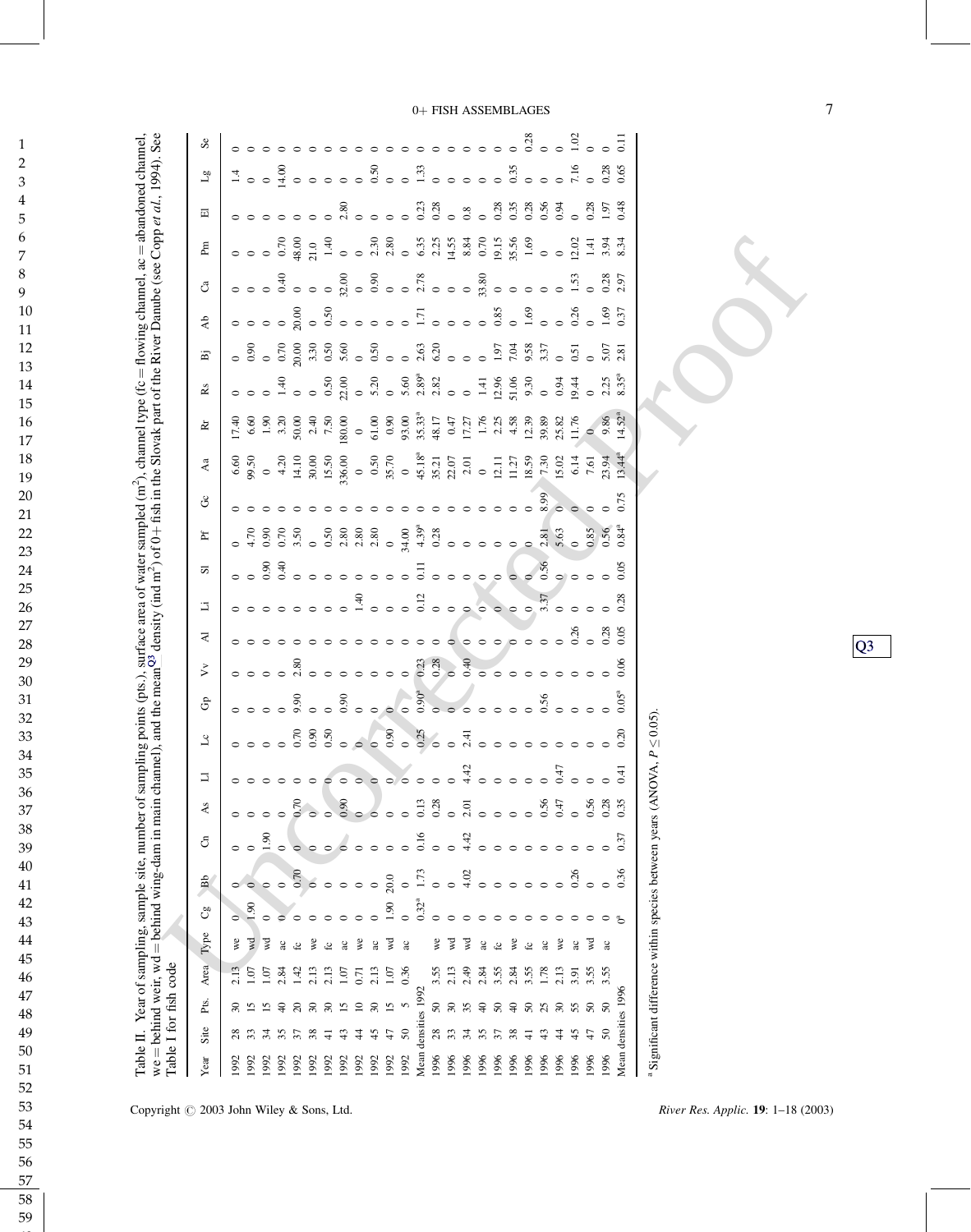

Figure 2. Mean relative densities (natural log (ln) of ind m<sup>2</sup>), species richness (S), and adjusted species richness (S  $\div$  ln 0+ fish density) of 0+ fishes in channel types of the Slovak Danube floodplain in August 1992 and August 1996. Also presented are the percentiles of residuals for each channel type from the regression of S against ln  $0+$  fish densities for the 12 sites in 1992 and 1996

The two most important microhabitat variables (i.e. longest vectors; ter Braak and Verdonschot, 1995) were the proportions of macrophytes and gravel, though the latter was the main factor distinguishing habitat use by  $0+$ fishes in 1992 and 1996 (Figure 5). Indeed, most species of  $0+$  fish demonstrated a change in preference away from elevated proportions of gravel (Figure 5), probably reflecting the reduced availability of large, exposed alluvia in 1996 (Figure 4). In some species, such as pumpkinseed Lepomis gibbosus (L.) and roach, this shift in preference away from gravel was the only discernible difference in habitat use (i.e. relative positions in the CCA ordination (Figure 5) and electivities (Figure 6). In other species, such as silver bream and bleak, the shift also included the acquisition of a preference, albeit weak, for greater amounts of ligneous debris. Bleak, Eurasian perch

Copyright  $\oslash$  2003 John Wiley & Sons, Ltd. River Res. Applic. 19: 1–18 (2003)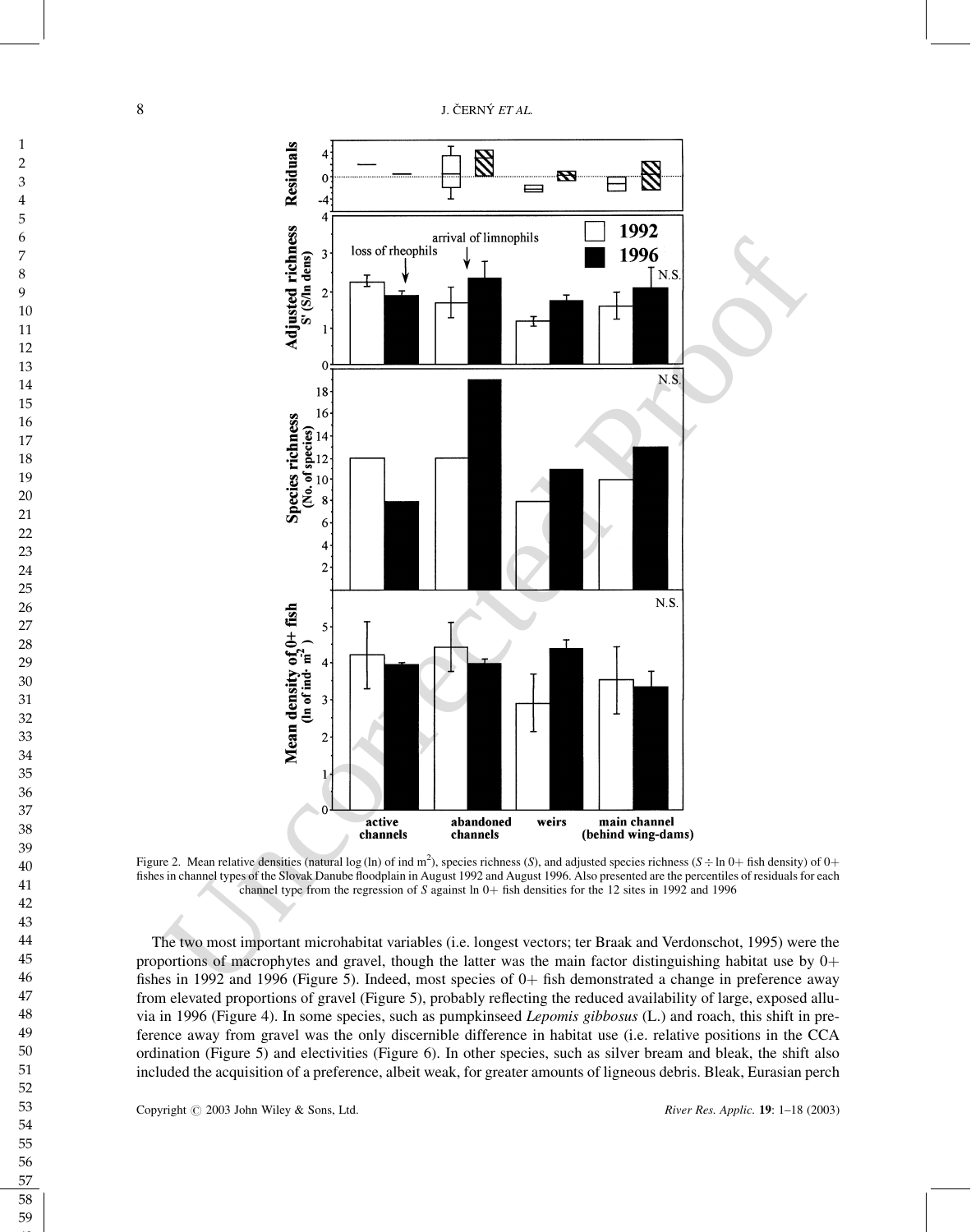

Figure 3. Principal components analysis of 12 environmental variables measured at point samples from 12 sites of the Slovak Danube floodplain, with 90% ellipses for each channel type in August 1992 and August 1996, and the correlations for variables

Copyright  $\odot$  2003 John Wiley & Sons, Ltd. River Res. Applic. 19: 1–18 (2003)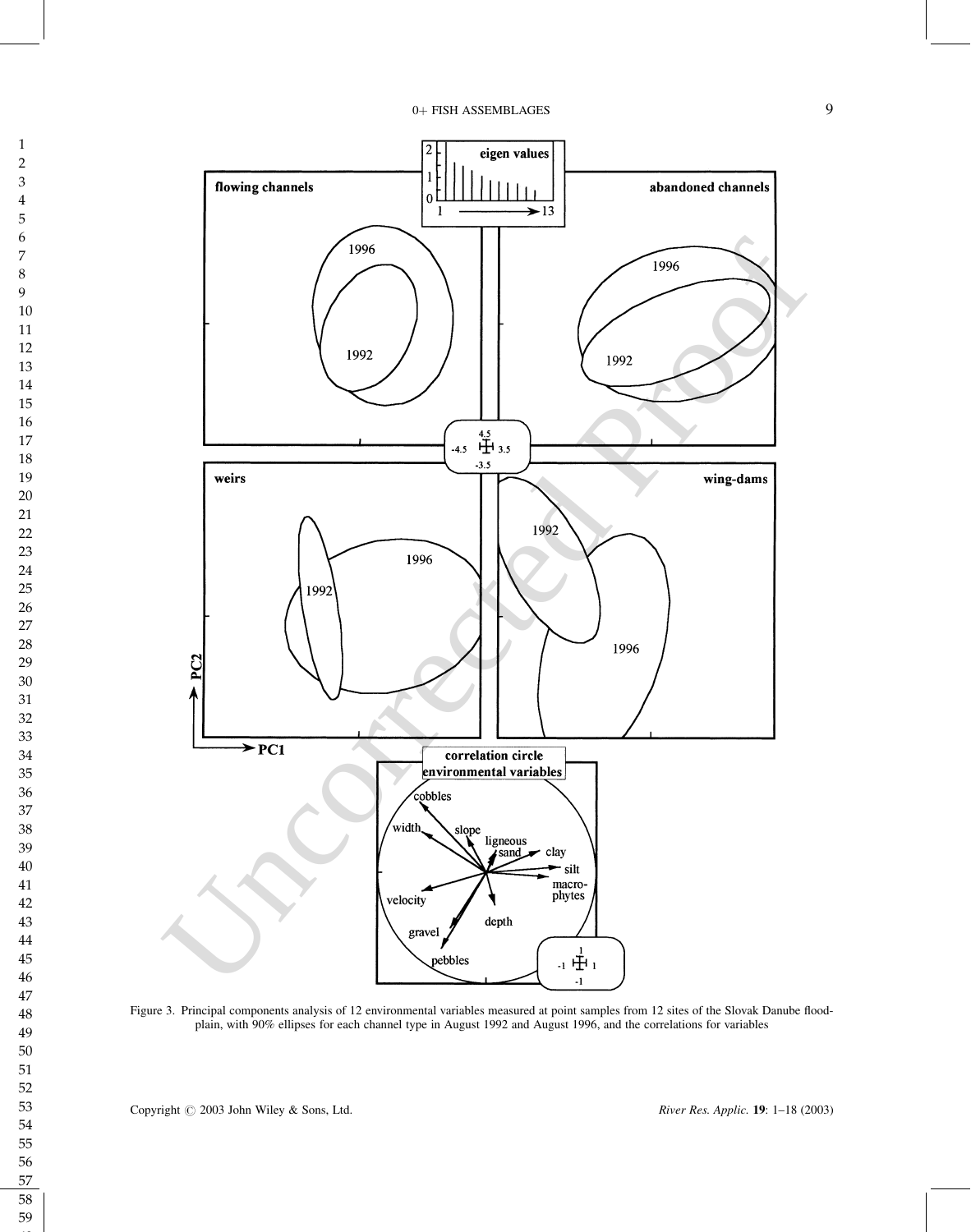

Figure 4. Principal components analysis of 0+ fish data (absence/presence) from 12 sites of the Slovak Danube floodplain, with 90% ellipses (straight lines connect two flowing channels for each year) for each channel type in August 1992 and August 1996, and the correlation vectors for species of  $0+$  fish

and bitterling also demonstrated weak preferences for macrophytes in 1996—again possibly reflecting the greater availability of elements characteristic of lentic environments. In 1996, 0+ tubenose goby demonstrated a greater preference for elevated water velocities, though this may merely reflect the greater frequency of occurrence of this species in 1996 (Table II) rather than a change in habitat preference per se. The greatest difference in microhabitat use between the two years was observed in  $0+$  Prussian carp (Figure 5), which shifted from a weak preference for clay in 1992 to a moderate preference for high proportions of macrophtyes in 1996 (Figure 6).

Copyright  $\odot$  2003 John Wiley & Sons, Ltd. River Res. Applic. 19: 1–18 (2003)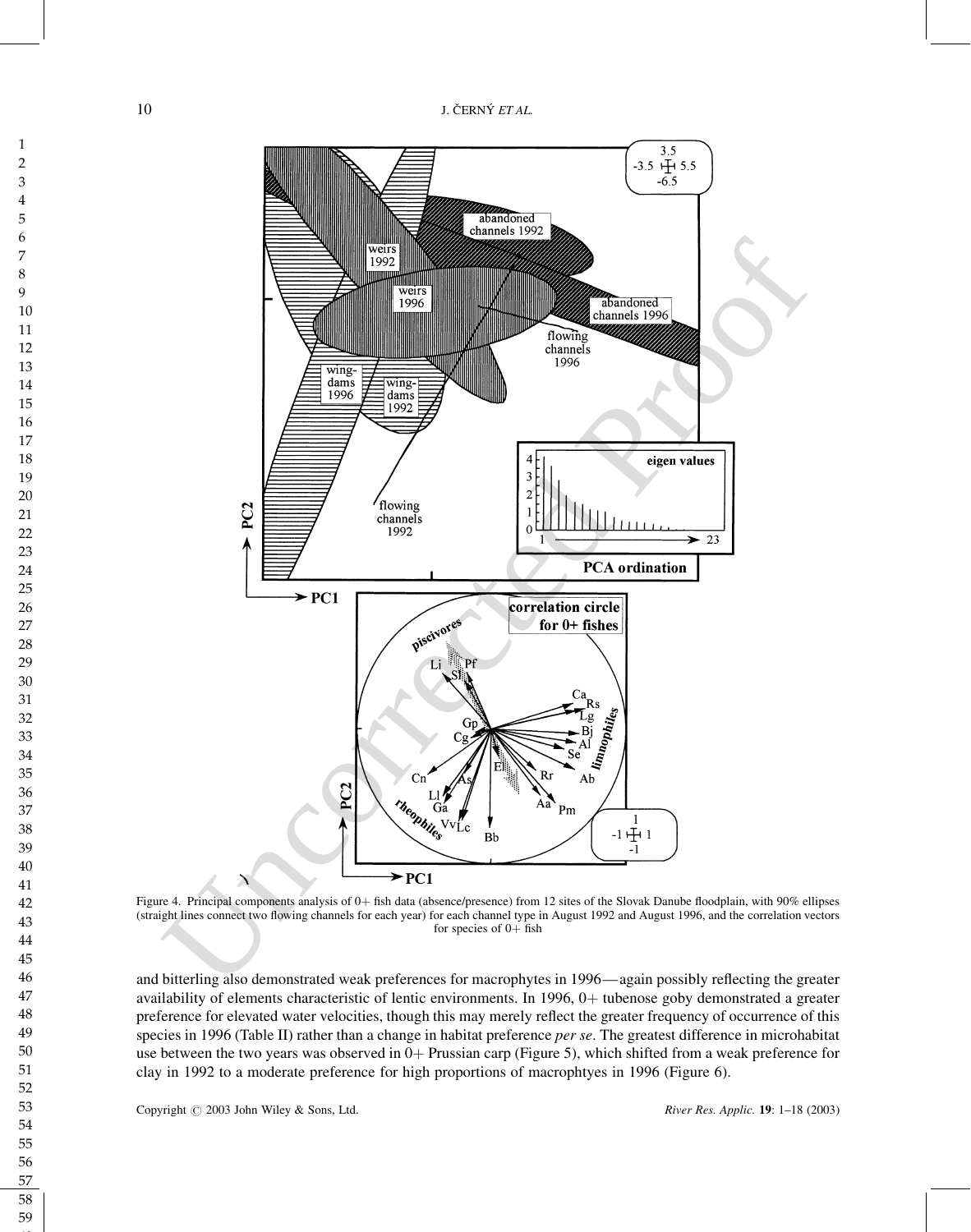

Figure 5. Canonical correspondence analysis of data (log<sub>2</sub> transformed) for the most frequently encountered species of  $0+$  fish at point samples from 12 sites in the Slovak Danube floodplain (August 1992 and August 1996). Species codes: Aa = bleak, Bj = silver bream, Ca = Prussian carp, Lg = pumpkinseed, Pf = Eurasian perch, Pm = tubenose goby,  $\overline{R}r$  = roach,  $\overline{R}s$  = bitterling. Variables: dist. bank = distance from bank,  $slo = bank slope$ , lig = ligneous debris, peb = pebbles

The relationship between the species richness  $(S)$  and the ln-density of  $0+$  fishes in 1992 was significant  $(S = 2.252 \text{ In} [\text{density}] - 1.712; r^2 = 0.483, F = 46.727, df = 50, P = 0.0001$ , as were the relationships between S and the number of samples  $(S = 0.17 \text{ ln}[density] + 3.424; r^2 = 0.22, F = 14.136, df = 50, P = 0.0004)$ , and lndensity and the frequency of samples containing  $0+$  fish (ln[density] = 5.362[frequency of samples with  $0+$  fish] +2.424;  $r^2 = 0.483$ ,  $F = 46.727$ , df = 50,  $P = 0.0001$ ). Thus, the 0+ fish species richness in August 1996 could be predicted from the overall density of  $0+$  fishes in that August, and overall  $0+$  fish density in August 1996 could be predicted from the frequency of samples containing  $0+$  fishes in that August. However, the fit of expected and predicted values was better for species richness than for  $0+$  fish density (Figure 7).

Predictions using models developed by channel type fit less well than those from all data combined (Figure 2), and thus are not presented. Predictions of abundance of individual species in 1996 from the environmental data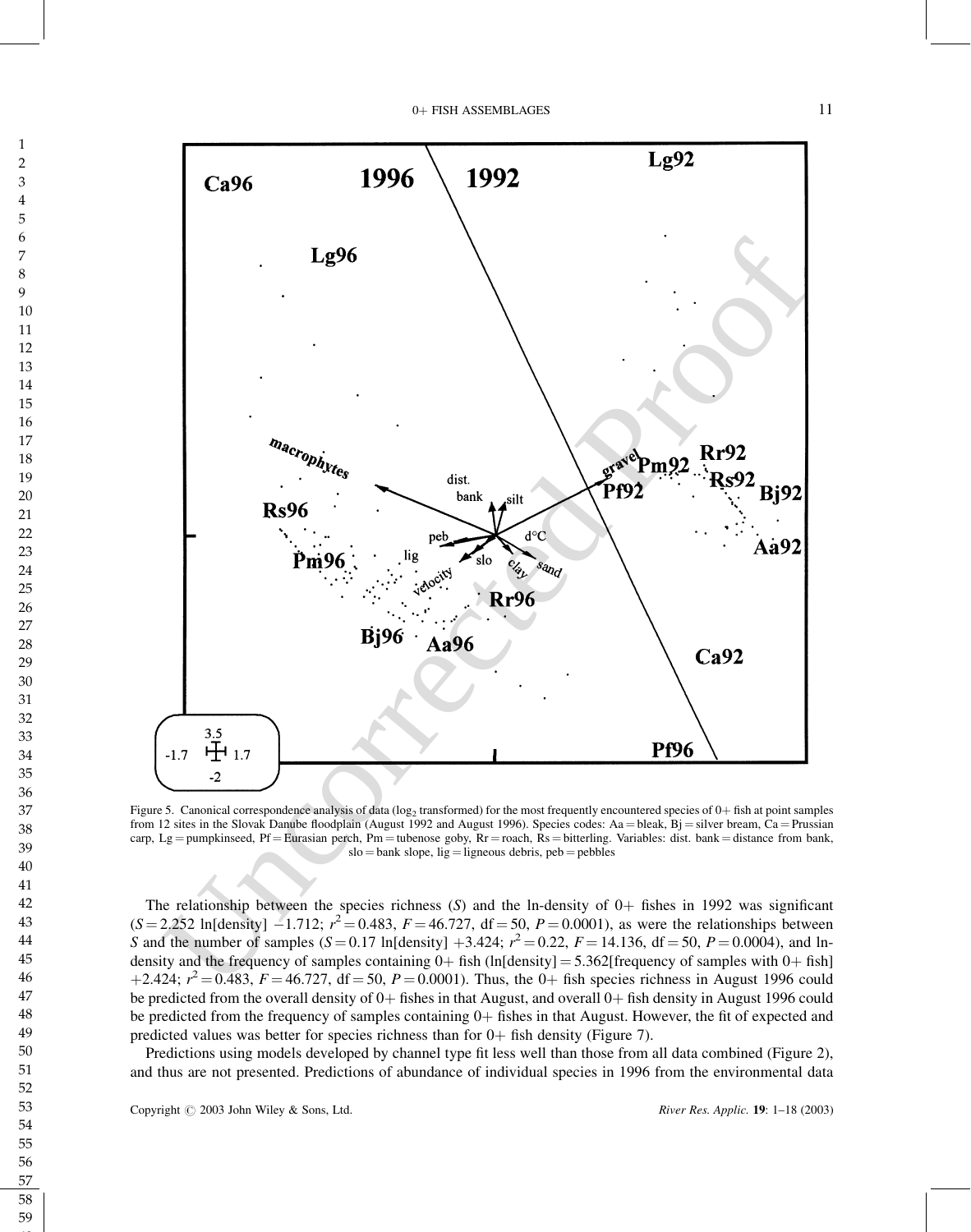

Figure 6. Microhabitat electivities for the species of 0+ fish at point samples from 12 sites in the Slovak floodplain of the River Danube, 1992 and 1996. The electivities consist of the difference between the frequency of a species in the group of samples having that category of environmental variable and the frequency of that species in all the samples. Values approaching  $|0.5|$  indicate preference  $(+)$  or avoidance  $(-)$ . Abbreviations: distance = distance from bank, veg. = macrophytes, lign. = igneous debris, vel. = water velocity, dev.  $c =$  sample deviation from mean water temperature for that site. See study area, material and methods section for categories

Copyright  $\odot$  2003 John Wiley & Sons, Ltd. River Res. Applic. 19: 1–18 (2003)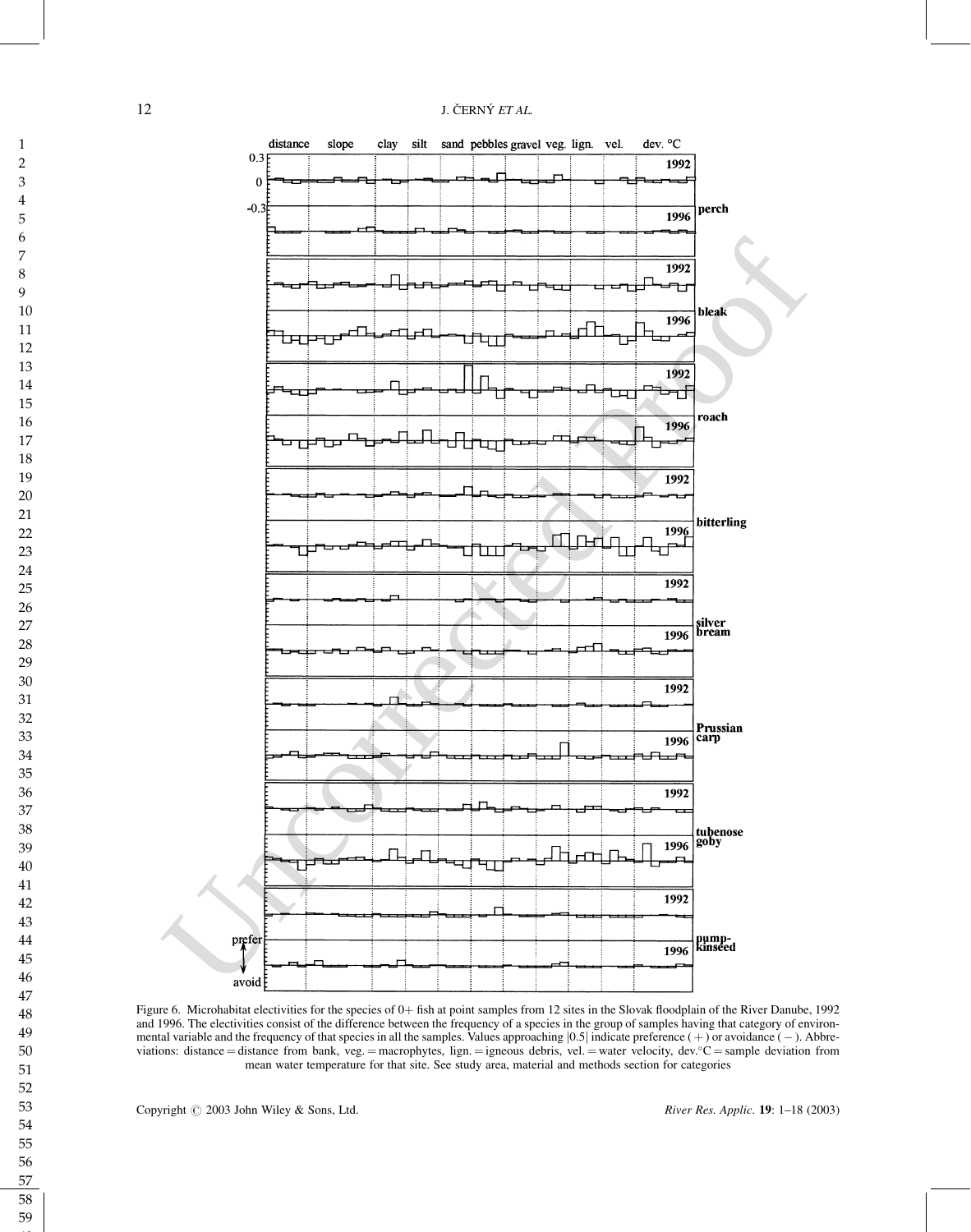

Figure 7. Predicted (from 1992 data; Copp et al., 1994) and observed species richness and relative densities (ind m<sup>2</sup>) of 0+ fishes in the Slovak Danube floodplain in 1996. Species richness in 1996 was predicted from species number in 1992 regressed against ln-densities in 1992. Density in 1996 was predicted from ln-densities in 1992 regressed against the frequency of samples in 1992 containing 0+ fishes. Solid lines represent  $x = y$ ; dashed lines are the best-fit linear model, with correlation coefficients indicated. Observed and expected values did not differ significantly (paired Student's t-test)

Table III. Generalized additive logistic regression models for  $0+$  fish data (presence/absence) from the Slovak Danube floodplain in 1992. The asterisks indicate the environmental variables (predictors) retained in the model.  $P$  is the probability for comparisons between (1992 model-based) predicted and (1996 data-based) fitted values for fish occurrence (Wilcoxon rank sum test). No model could be fitted to pike-perch because of low sample sizes. Fish codes are as given in Table I

|          | 4<br>$\mathbf{2}$<br>$\bf{0}$ |                   |                 |                                   | 40<br>20<br>$\theta$ |                            |                                                                                                                                                                                                                                                                                                                                                                                                                                                                                                                  |                    |
|----------|-------------------------------|-------------------|-----------------|-----------------------------------|----------------------|----------------------------|------------------------------------------------------------------------------------------------------------------------------------------------------------------------------------------------------------------------------------------------------------------------------------------------------------------------------------------------------------------------------------------------------------------------------------------------------------------------------------------------------------------|--------------------|
|          | $\mathbf{0}$                  | $\mathbf{2}$<br>4 | $\bf 8$<br>6    | 10<br>12                          | 20<br>0              | 40<br>60<br>80<br>Observed | 100<br>120<br>140                                                                                                                                                                                                                                                                                                                                                                                                                                                                                                |                    |
|          |                               |                   | <b>Observed</b> |                                   |                      |                            | Figure 7. Predicted (from 1992 data; Copp et al., 1994) and observed species richness and relative densities (ind m <sup>2</sup> ) of $0+$ fishes in the Slovak                                                                                                                                                                                                                                                                                                                                                  |                    |
|          |                               |                   |                 | (paired Student's <i>t</i> -test) |                      |                            | Danube floodplain in 1996. Species richness in 1996 was predicted from species number in 1992 regressed against ln-densities in 1992. Density<br>in 1996 was predicted from ln-densities in 1992 regressed against the frequency of samples in 1992 containing 0+ fishes. Solid lines represent<br>x = y; dashed lines are the best-fit linear model, with correlation coefficients indicated. Observed and expected values did not differ significantly                                                         |                    |
|          |                               |                   |                 |                                   |                      |                            | Table III. Generalized additive logistic regression models for 0+ fish data (presence/absence) from the Slovak Danube flood-<br>plain in 1992. The asterisks indicate the environmental variables (predictors) retained in the model. $P$ is the probability for<br>comparisons between (1992 model-based) predicted and (1996 data-based) fitted values for fish occurrence (Wilcoxon rank<br>sum test). No model could be fitted to pike-perch because of low sample sizes. Fish codes are as given in Table I |                    |
| Species  | Distance                      | Depth             | Substratum      | Macrophytes                       | Ligneous             | Velocity                   | Temperature                                                                                                                                                                                                                                                                                                                                                                                                                                                                                                      | $\overline{P}$     |
| All      | $\ast$                        | $\ast$            | *               | *                                 |                      | *                          |                                                                                                                                                                                                                                                                                                                                                                                                                                                                                                                  | $0.16$ NS          |
| Bb       |                               | *                 | *               |                                   |                      | *                          |                                                                                                                                                                                                                                                                                                                                                                                                                                                                                                                  | < 0.001            |
| Cn       |                               |                   | *               |                                   |                      |                            |                                                                                                                                                                                                                                                                                                                                                                                                                                                                                                                  | < 0.001            |
|          |                               |                   |                 |                                   |                      |                            |                                                                                                                                                                                                                                                                                                                                                                                                                                                                                                                  | < 0.001            |
| As       | ∗                             |                   |                 |                                   |                      |                            |                                                                                                                                                                                                                                                                                                                                                                                                                                                                                                                  |                    |
| Ll       |                               |                   | *               |                                   |                      | $\ast$                     | ∗                                                                                                                                                                                                                                                                                                                                                                                                                                                                                                                | < 0.001            |
| Lc       | $\ast$                        | ∗                 | $\ast$          |                                   |                      |                            |                                                                                                                                                                                                                                                                                                                                                                                                                                                                                                                  | < 0.001            |
| Gp       |                               | ∗                 |                 |                                   |                      |                            |                                                                                                                                                                                                                                                                                                                                                                                                                                                                                                                  | < 0.001            |
| Vv       |                               | ∗                 |                 |                                   |                      |                            |                                                                                                                                                                                                                                                                                                                                                                                                                                                                                                                  | < 0.001            |
| Al       | $\ast$                        | $\ast$            |                 |                                   |                      |                            |                                                                                                                                                                                                                                                                                                                                                                                                                                                                                                                  | < 0.001            |
| Li       |                               |                   |                 |                                   | $\ast$               |                            |                                                                                                                                                                                                                                                                                                                                                                                                                                                                                                                  | < 0.001            |
| Pf       | ∗                             | *                 |                 |                                   |                      | $\ast$                     | ∗                                                                                                                                                                                                                                                                                                                                                                                                                                                                                                                | < 0.001            |
| Gc       | $\ast$                        |                   |                 |                                   |                      |                            |                                                                                                                                                                                                                                                                                                                                                                                                                                                                                                                  | < 0.001            |
| Aa       | $\ast$                        |                   |                 |                                   |                      | *                          | 柴                                                                                                                                                                                                                                                                                                                                                                                                                                                                                                                | $0.46$ NS          |
| Rr       | ∗                             |                   |                 |                                   |                      |                            | 柴                                                                                                                                                                                                                                                                                                                                                                                                                                                                                                                | < 0.001            |
| Rs       | ∗                             |                   |                 |                                   |                      |                            |                                                                                                                                                                                                                                                                                                                                                                                                                                                                                                                  | < 0.001            |
| Bj       |                               |                   | $\ast$          | *                                 | $\ast$               |                            | $\ast$                                                                                                                                                                                                                                                                                                                                                                                                                                                                                                           | < 0.001            |
| Ab       | $\ast$                        |                   |                 |                                   |                      |                            |                                                                                                                                                                                                                                                                                                                                                                                                                                                                                                                  | < 0.001            |
| Ca       | $\ast$                        |                   | 火               |                                   |                      |                            |                                                                                                                                                                                                                                                                                                                                                                                                                                                                                                                  | < 0.001            |
| Pm       | $\ast$                        |                   |                 | $\ast$                            |                      |                            | 柴                                                                                                                                                                                                                                                                                                                                                                                                                                                                                                                | < 0.001            |
| El       |                               |                   | $\ast$          |                                   | *                    |                            | $\ast$                                                                                                                                                                                                                                                                                                                                                                                                                                                                                                           | < 0.001            |
| Lg<br>Se |                               |                   | *               | *                                 |                      |                            |                                                                                                                                                                                                                                                                                                                                                                                                                                                                                                                  | < 0.001<br>< 0.001 |

ized additive logistic regressions to the 1992 species-specific data sets resulted in a mosaic of models in which, depending on the species, the probability of fish occurrence in that year was described by a number of environmental variables (predictors), ranging from one to five (Table III). Except for bleak, species-specific values of presence/absence predicted for 1996 from the 1992 data set and the values actually observed in 1996 were always

Copyright  $\odot$  2003 John Wiley & Sons, Ltd. River Res. Applic. 19: 1–18 (2003)

58 59 **60**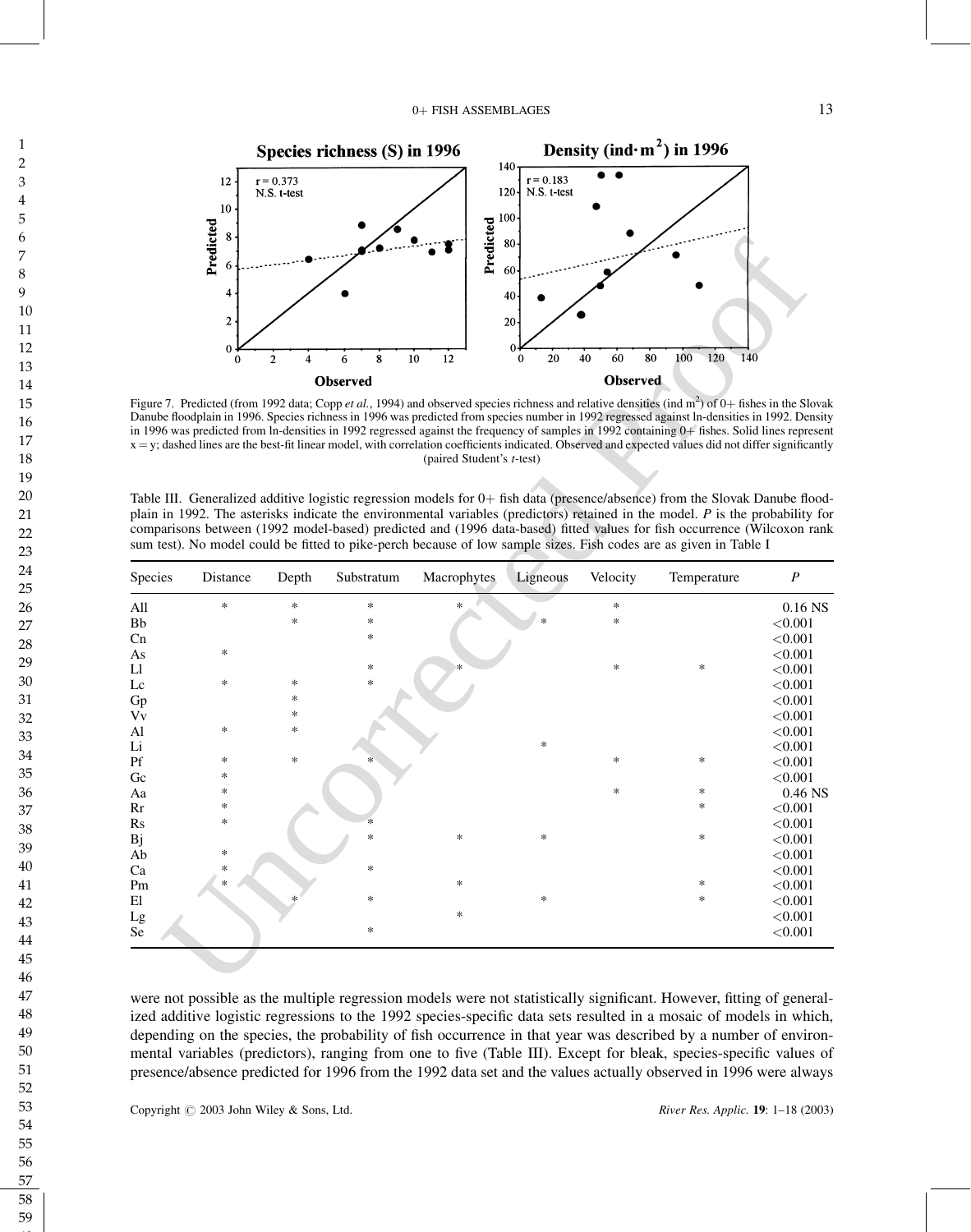Table IV. Analysis of deviance for a generalized additive logistic regression model fitted to  $0+$  fish data (fish presence/absence; all species included) from the Slovak Danube floodplain in 1992 (cf. Table III). s(Predictor, 3) indicates a smooth function (spline with three degrees of freedom) of the predictor. In bold type are significant ( $\Box = 0.10$ )  $\Box^2$ -based approximate (nonparametric) partial tests (Npar), highlighting the environmental variables retained in the final model

| Term              | df | Npar df | Npar $\square^2$ |             |
|-------------------|----|---------|------------------|-------------|
| Intercept         |    |         |                  |             |
| s(Distance, 3)    |    | 2.0     | 35.41            | $<$ $0.001$ |
| s(Depth, 3)       |    | 1.9     | 15.64            | < 0.001     |
| s(Substratum, 3)  |    | 2.0     | 5.75             | 0.056       |
| s(Macrophyte, 3)  |    | 2.0     | 4.59             | 0.099       |
| s(Ligneous, 3)    |    | 2.0     | 2.28             | 0.317       |
| s(Velocity, 3)    |    | 2.0     | 6.80             | 0.032       |
| s(Temperature, 3) |    | 2.0     | 3.91             | 0.139       |

significantly different, indicating that the 1992 data-based predictions could not be used to model species-specific occurrences in 1996. However, the overall model (all species combined) for 1992 (including distance, depth, substratum, macrophytes and velocity) did successfully predict overall fish occurrence in 1996 (Table IV), and was of the form: Fish = Intercept + s(Distance, 3) + s(Depth, 3) + s(Substratum, 3) + s(Macrophyte, 3) + s(Velocity, 3). In this model, depth and distance were the two most influential predictors, indicating that: (1) the majority of fish would be found in shallow areas, generally close to the bank, their occurrence decreasing sharply along the first 20 m of distance and progressively increasing (Figure 8, top row); (2) that, to some extent (owing to the marginal contribution of substratum and macrophytes in the model), fish would be confined to finer substrata and areas with high macrophyte cover (Figure 8, middle row); and (3) that a peak in fish occurrence would be present at relatively high velocities (Figure 8, bottom row).

## DISCUSSION

Lemanns, and the control of the same of the same of the same of the same of the same of the same of the same of the same of the same of the same of the same of the same of the same of the same of the same of the same of t The initial impact of the Gabčíkovo hydropower scheme on the floodplain's fisheries was already being felt as this paper was being prepared (see Balon and Holčík, 1999), realizing the negative effects predicted prior to the scheme's operation (Balon, 1957; Holčík et al., 1981; Holčík, 1991). However, our results may seem equivocal as neither relative density nor species richness differed significantly for  $0+$  fish between 1992 and 1996. Local extinction (in reproductive terms) of rheophilous and limnophilous fishes since 1992 was matched by the arrival of other (mainly eurytopic and some limnophilous) species. However, the densities of several species of  $0+$  fishes did decrease between 1992 and 1996. Declines in density and size have also been observed in separate, long-term monitoring studies of older fishes in the same study area, though other factors have contributed to this, such as excessive angling and poaching with electrofishing equipment, various nets and explosives (Cerný, 1999). Similarly, previously lotic habitat for rheophilous species also declined, with weirs and wing-dams becoming more silted and vegetated (Figure 3). This change in available habitat is reflected in the microhabitat use, with water velocity and transparency being the main defining variables in 1992 (Figures 5 and 6), whereas macrophytes and gravel were the main variables in 1996 (Copp et al., 1994).

Weirs were the only channel type to experience increases in both  $0+$  fish density and species richness, which corroborates with the assumption that such mesohabitats are important refuges for  $0+$  fishes in late summer, particularly for rheophilous species, when river discharge is usually at its lowest (Copp  $et al., 1994$ ). The apparent decline in overall density at the majority of sites reflects the dramatic changes that occurred once hydroscheme operations began: (1) a change in hydrological regime from dynamic to regulated, in particular the virtual elimination of floods during favourable periods of year, i.e. spring or summer when floods used to be intrinsic for functioning of the floodplain ecosystem; (2) the loss of both longitudinal and lateral connectivity, with upstream migrations virtually impossible and movement through the inland delta restricted—the original network of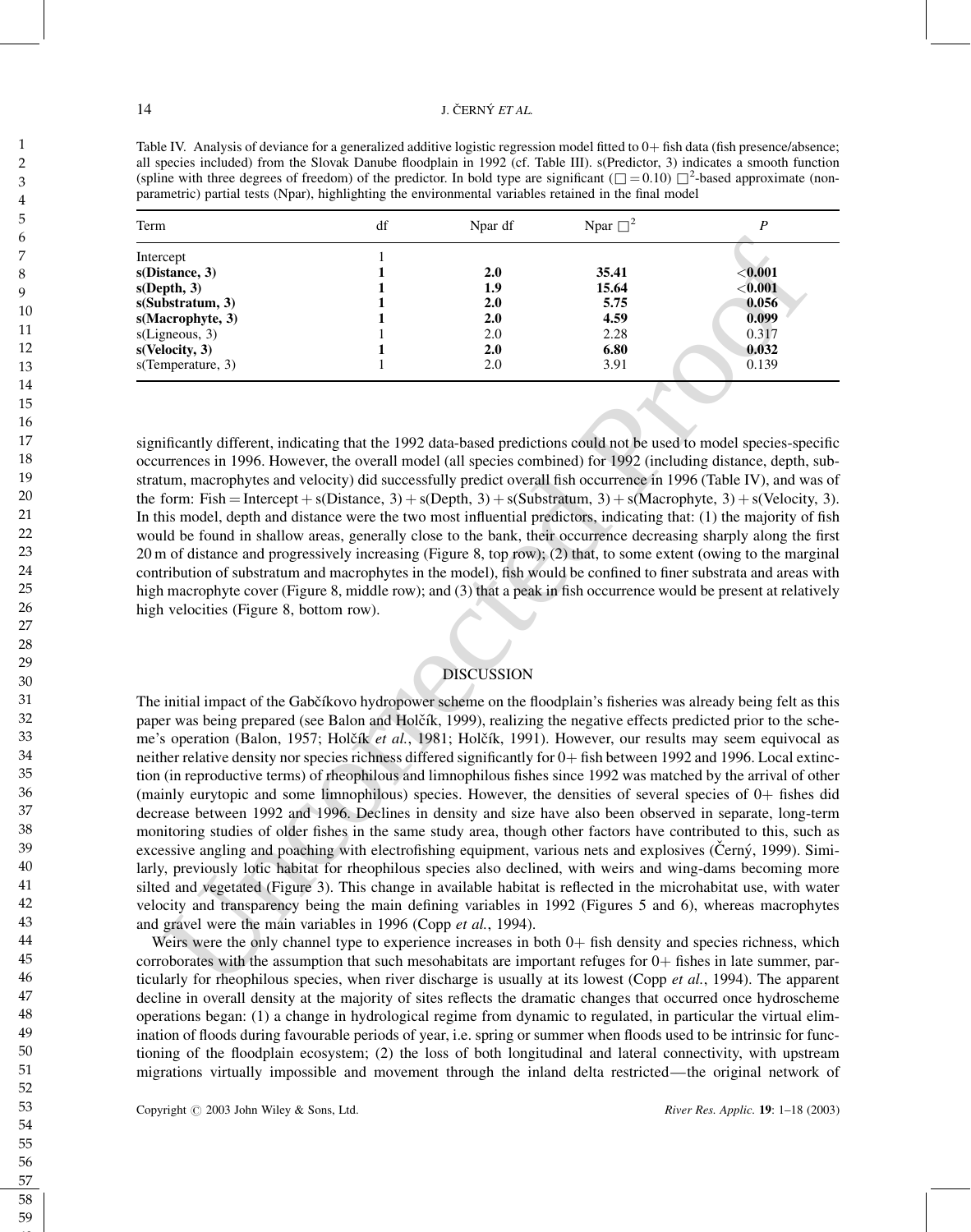

Figure 8. Partial fits for a generalized additive logistic regression model of 0+ fish presence/absence (entire, species-combined 1992 dataset) in the Slovak part of the River Danube, with the environmental variables distance from bank, depth, substratum, macrophytes and velocity as predictors. The resulting model is: Fish (presence/absence) = s(Distance, 3) + s(Depth, 3) + s(Substratum, 3) + s(Macrophyte, 3) + s(Velocity, 3). The points plotted are partial residuals for fish occurrences versus the raw data for each environmental variable (predictor) retained in the model (cf. also Table IV). Smooth functions (cubic splines with three degrees of freedom) of the predictors (notation as in Table IV) are plotted on a common y-axis scale along with point-wise standard errors and the corresponding rug-plot (raw data points) on the x-axis. In each plot, changes in probability of fish occurrence are indicated by the shape of the smoothing

side-arms became a series of isolated subnetworks with the fish metapopulation units virtually isolated from one

Some of the channels on the Slovak side of the floodplain, which were studied in 1992 (Copp et al., 1994) but no longer existed in 1996, disappeared as the result of engineering work, but most were lost due to the change in hydrological regime. The increase in surface area sampled is partially reflective of increases in water level at some sites due to new weirs, which were constructed to retain water and compensate for the reduced discharge through

Copyright  $\odot$  2003 John Wiley & Sons, Ltd. River Res. Applic. 19: 1–18 (2003)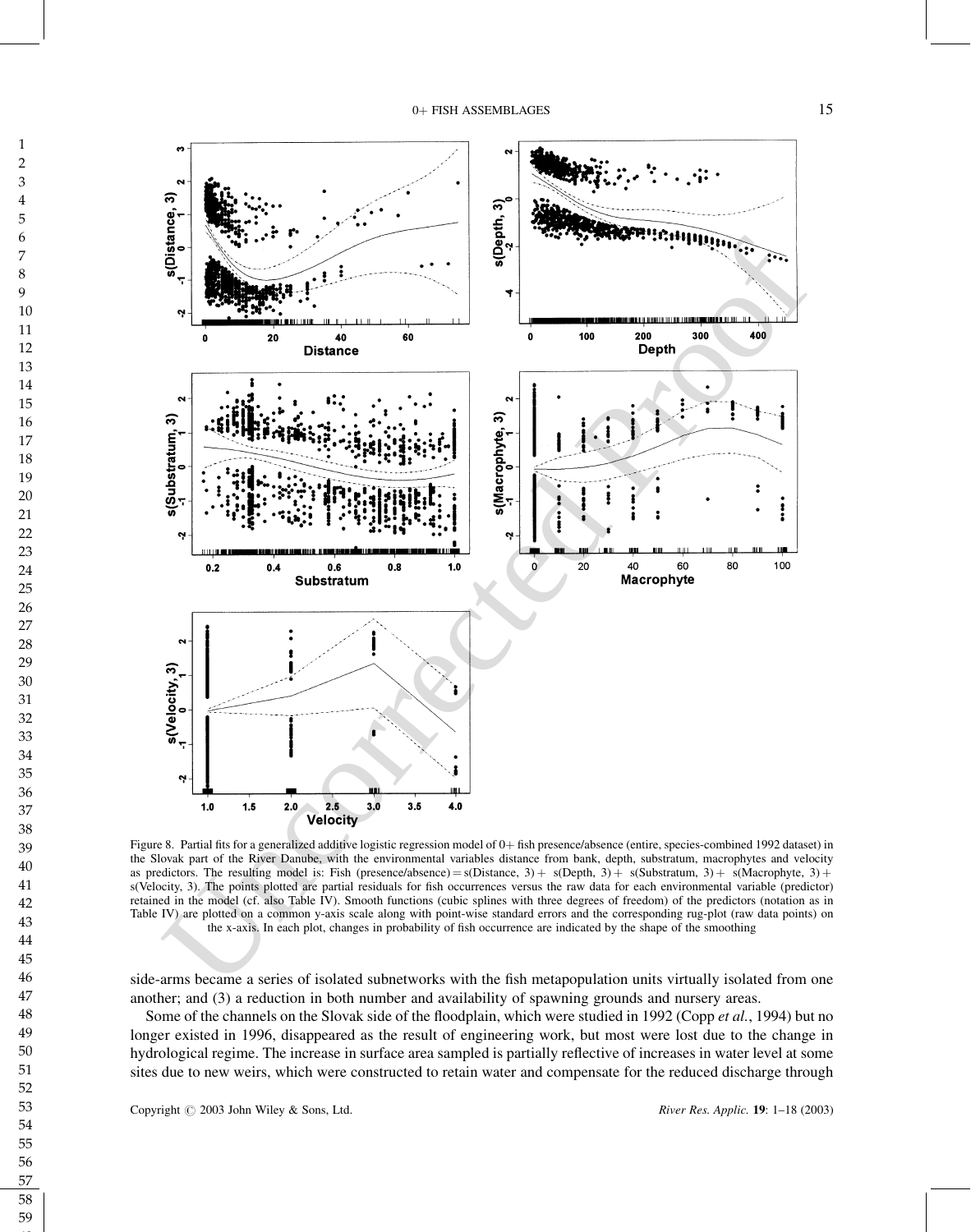the floodplain that results from water diversion to the hydroelectric turbines. Of the species which are currently objects of conservation attention (Schiemer and Waidbacher, 1992; Schiemer, 1999), spined loach, weather loach and bullhead were absent in 1996. This may simply be because all the locations where these species had been found in 1992 no longer existed in 1996. However, this is not to say that spined loach, weather loach and bullhead disappeared from the inundation area: bullhead occurred only as  $0+$  juvenile in 1992 and weather loach is not likely to be captured as  $0+$  juvenile by point sampling (Copp, 1989b). Moreover, all these species occur regularly in our samples taken from other locations (Cerny, 1999). On the other hand, conditions became more favourable to limnophilous species after the start of the Gabčíkovo hydroscheme operations, as most of the previously lotic sidearms (eupotamal and/or parapotamal types, *sensu* Amoros et al. (1987)) became lentic (palaeopotamal type). Therefore, rheophilous species may have moved to other suitable habitats rather than disappeared. The absence of bullhead is also due to predation and competition with Neogobius species invading from the lower Danube (Kautman, 2001).

The appearance of burbot, dace and three-spined stickleback in 1996 reflects the habitat changes between 1992 and 1996, though burbot were rare in any case. The potential habitat of burbot, which prefers deep pools and cobbles, may have expanded as a result of the construction of weirs in the side-arm system. The dace, a rare species in Slovakia (Kováč, 1994), might have been absent in the 1992 samples due to greater dispersal compared to 1996, when most of its population was assumed to concentrate just below the new weirs. The three-spined stickleback, on the other hand, is known to exploit, albeit sporadically, new and/or temporary floodplain ecosystems of some large European rivers (Copp, 1989b, 1992), and it has become a common species in the old main channel of the Danube (Černý, 1999). Kessler's goby is one of a few recent migrants up from the Danube's delta (Zweimüller et al., 1996; Kautman, 2001); this upstream range expansion probably results from the gradual increase in mean summer water temperatures caused by the numerous impoundments on the river in Germany and Austria (Kautman, 2001). The occurrence of ruffe in 1996, despite its absence in 1992, is not remarkable, as ruffe are rarely captured by random point sampling in rivers even when known to be present via other sampling methods (R.H.K. Mann, personal communication). Rudd is a typically limnophilous species and was previously neither rare nor abundant in the Slovak Danube. The absence in 1992 and presence in 1996 of  $0+$  rudd suggests an increase in reproduction, reflecting the changes in available habitat, i.e. reduction of lotic and increasing dominance of lentic environments.

Iy to be captured as 0 i piven is by pinits ampling (Copp. 1989b). Moreover, all thes species occurregulary<br>of the constrained property and the specific comparison of the constrained in the specific state of the specific The ability to predict 1996 overall fish occurrences from the 1992 GAM of fish-habitat relationships contrasts with the inability of species-based GAMs to allow reliable predictions. The overall GAM is both a descriptive and predictive tool, providing a reliable approximation of fish occurrences at the floodplain scale. The occurrence of  $0+$  fish decreases progressively with increasing distance from the bank, a pattern also observed with  $0+$  perch in lakes (Masson *et al.*, 2001). Substratum type and macrophyte cover are important predictors of  $0+$  fish presence in our model, corroborating the two main variables in the CCA (Figure 5) as well as patterns reported elsewhere (Grenouillet et al., 2000, 2001). Nevertheless, the lack of species specificity renders the model of limited value. The mosaic of responses resulting from fitting similar models to individual species highlights the multitude of spatio-temporal parameters affecting fish habitat use. These results corroborate the concerns raised by Mathur et al. (1985) and by experimental work on microhabitat use by  $0+$  juvenile barbel (L. Vilizzi and G.H. Copp, unpublished), that fish-habitat assessments based on single samples are representative for that moment in time only, and that composites of habitat electivities, such as the typological studies presented here, can provide an approximation for a study area, but at the expense of between-site variation. Theoretically, the inability of all species-based models to predict 1996 occurrences from the 1992 data set may result from the inadequacy (lack of accuracy?) of the environmental variables used to evaluate habitat use. However, very similar (if not identical) variables have been used successfully elsewhere with both multiple regression and neural network models (e.g. Gozlan et al., 1999). Thus, the lack of predictive ability of the models discussed probably results from variations/changes in microhabitat use within species in response to the drastic change in ecosystem structure, function and assemblage composition.

In conclusion, although the species richness and overall densities of  $0+$  fishes did not change markedly in the first four years after the start of operations at Gabčíkovo, the densities of some species decreased significantly and the overall composition of the  $0+$  fish assemblage changed dramatically, mainly in a shift to eurytopic or limnophilous species. These changes probably reflect comprehensive alterations in channel character, which may have been at least partially responsible for the observed differences in habitat use by  $0+$  fishes in 1996 relative to 1992.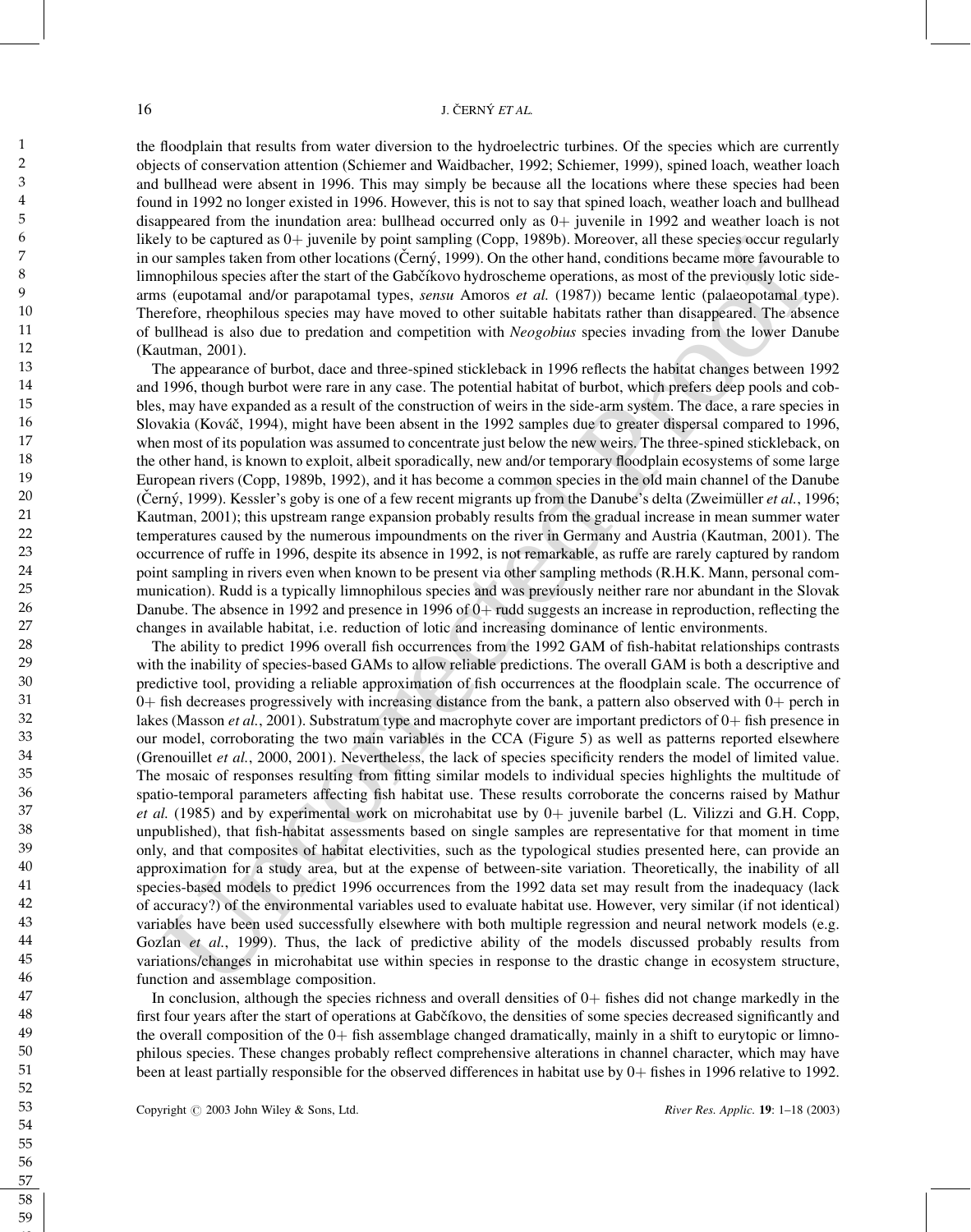#### 0+ FISH ASSEMBLAGES 17

This variation in late-summer habitat use between years is corroborated by the inability of species-based models to predict 1996 occurrences from the 1992 data set. Moreover, only 12 of 27 sites sampled in August 1992 were extant in August 1996. The monitoring of the fish and other biotic components in this floodplain (Cerny $\chi$ , 1995; Mucha, 1995, 1999) still continues, which will provide us the opportunity to assess and understand better the longterm impact of the Gabčíkovo hydroscheme.

#### ACKNOWLEDGEMENTS

ACKNOWLEDGEMENTS<br>
ACKNOWLEDGEMENTS<br>
ACKNOWLEDGEMENTS<br>
ACKNOWLEDGEMENTS<br>
In turniners 333 and 336), as well as the Shroute Kyclemitric Grant Agency (project on 16/h172/99). We the<br>
turniners 333 and 336), as well as the Sh We thank the Royal Society (UK) for travel grants to G.C., and the Slovak Academy of Sciences for funding (grant numbers 333 and 336), as well as the Slovak Scientific Grant Agency (project no. 1/6172/99). We thank E. Borsova, E. Thomas and J. Lathen for assistance in the field and laboratory, and to V. Ginot for some statistical advice.

#### **REFERENCES**

- <span id="page-16-1"></span><span id="page-16-0"></span>Amoros C, Roux AL, Reygrobellet J-L, Bravard J-P, Pautou G. 1987. A method for applied ecological studies of fluvial hydrosystems. Regulated Rivers 1: 17–36.
- Balon EK. 1967. Evolution of the Danube ichthyofauna, its recent state and an attempt to predict further changes after the construction of the planned hydro-electric power stations and diversion schemes. Biologické práce 13: 1–121 (in Slovak).
- Balon EK, Holčík J. 1999. Gabčíkovo river barrage system: the ecological disaster and economic calamity for the inland delta of the middle Danube. Environmental Biology of Fish $\frac{Q3}{54}$  54: 1–17.
- Bethemont J, Bravard JP. 1986. Gabčíkovo: un grand project et une controverse. Revue Géographique Lyon 1986: 19–41.
- Boucher K. 1990. Landscape and technology of the Gabčíkovo-Nagymaros scheme. In Water, Engineering and Landscape, Cosgrove D, Petts G (eds). Belhaven Press: London; 174–187.
- Černý J. 1995. Monitoring of ichtyocoenoses in the Slovak stretch of the Danube and in its side arms. In Gabčíkovo–Nagymaros Hydropower Project. Gabčíkovo Part of the Hydroelectric Power Project–Environmental Impact Review, Mucha I (ed.). Faculty of Natural Sciences, Comenius University: Bratislava; 203–210.
- Černý J. 1999. Monitoring of ichtyocoenoses in the Slovak stretch of the Danube and in its side arms. In Gabčíkovo, Part of the Hydroelectric Power Project–Environmental Impact Review, Mucha I (ed.). Faculty of Natural Sciences, Comenius University: Bratislava; 201– 216.
- Černý J, Kvaszová B. 1999. Impact of the Gabčíkovo barrage system on individual fish species. In Gabčíkovo, Part of the Hydroelectric Power Project–Environmental Impact Review, Mucha I (ed.). Faculty of Natural Sciences, Comenius University: Bratislava; 217–226.
- Chessel D, Thioulouse J. 1998. ADE Version<sup>Q4</sup> 4.0: HyperCard© Stacks and MicroSoft QuickBasic© Programme library for the analysis of environmental data. Université Lyon I: Villeurbanne (http://biomserv.univ-lyonl.fr/ADE-4.html)
- Chessel D, Lebreton JD, Yoccoz N. 1987. Propriétés de l'analyse canonique des correspondences. Une utilisation en hydrobiologie. Rev. Stat. Appliqu. $\frac{Q5}{Q}$  35: 55–72.
- Connor EF, McCoy ED. 1979. The statistics and biology of the species-area relationship. American Naturalist 113: 791–833.
- Copp GH. 1989a. Electrofishing for fish larvae and 0+ juveniles: equipment modifications for increased efficiency with short fishes. Aquaculture and Fisheries Management 20: 177–186.
- Copp GH. 1989b. The habitat diversity and fish reproductive function of floodplain ecosystems. Environmental Biology of Fish 26: 1–26.
- Copp GH. 1992. An empirical model for predicting microhabitat of  $0+$  juvenile fishes in a lowland river catchment. *Oecologia* 91: 338–345.
- Copp GH, Peňáz M. 1988. Ecology of fish spawning and nursery zones in the flood plain, using a new sampling approach. Hydrobiologia 169: 209–224.
- Copp GH, Guti G, Rovný B, Černý J. 1994. Hierarchical analysis of habitat use by  $0+$  juvenile fish in the Hungarian/Slovak flood plain of the River Danube. Environmental Biology of Fish 40: 329–348.
- Cuinat R. 1967. Contribution to the study of physical parameters in electrical fishing in rivers with direct current. In Fishing with Electricity, its Application to Biology and Management, Vibert R (ed.). FAO, Fishing News (Books): Surrey; 131-173.
- Gozlan R, Mastrorillo S, Dauba F, Tourenq JN, Copp GH. 1998. Multi-scale analysis of habitat use by 0+ fishes during late summer in the River Garonne (France). Aquatic Science 59: 1–19.
- Gozlan R, Mastrorillo S, Copp GH, Lek S. 1999. Predicting the structure and diversity of young-of-the-year fish assemblages in large rivers. Freshwater Biology 41: 809–820.
- Green RH. 1971. A multivariate statistical approach to the Hutchinsonian Niche: Bivalve molluscs of central Canada. *Ecology* 52: 543–556.
- Grenouillet G, Pont D, Olivier J-M. 2000. Habitat occupancy patterns of juvenile fishes in a large lowland river: interactions with macrophytes. Archiv für Hydrobiologie 149: 307-326.
- Grenouillet G, Pont D, Olivier J-M. 2001. Linking zooplankton and juvenile fish assemblages in a large lowland river: influence of submerged macrophytes. Archiv für Hydrobiologie 151: 383–404.
- Hastie TJ, Tibshirani RJ. 1990. Generalized Additive Models. Chapman & Hall: London.

Copyright  $\odot$  2003 John Wiley & Sons, Ltd. River Res. Applic. 19: 1–18 (2003)

Q4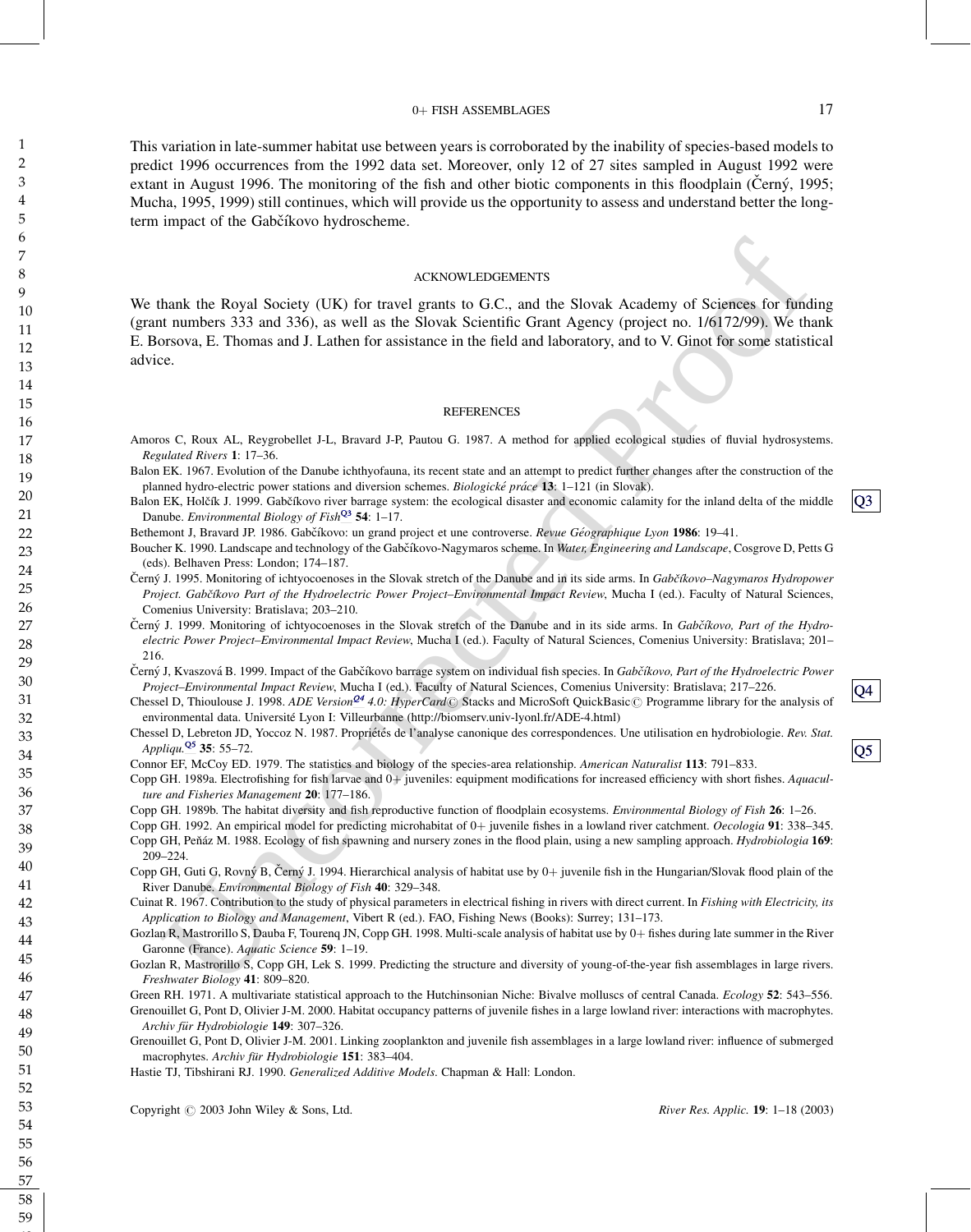#### <span id="page-17-0"></span>18 J. ČERNÝ ET AL.

- Holčík J. 1991. Fish communities in the Slovakian section of the Danube River in relation to construction of the Gabčíkovo River barrage system. In Biological Monitoring of Large Rivers, Peňáz M (ed.). Institute for Systematic and Ecological Biology, Czech Academy of Sciences: $\frac{Q^2}{12}$  Brno; 86–89.
- Holčík J, Bastl I. 1976. Ecological effects of water level fluctuation upon the fish populations in the Danube River floodplain in Czechoslovakia. Acta Sci. Nat. Brno<sup>Q5</sup> 10: 1-46.
- Holčík J, Bastl I, Ertl M, Vranovský M. 1981. Hydrobiology and ichthyology of the Czechoslovak Danube in relation to predicted changes after the construction of the Gabčíkovo–Nagymaros River Barrage System. Práce Lab. Ryb. Hydrobiol.<sup>04</sup> 3: 19–158.
- Kautman J. 2001. The first occurrence of Neogobius gymnotrachelus in the Slovak Danube. Folic Zoologica 50: 79-80.

Kinsolving AD, Bain MB. 1990. A new approach for measuring cover in fish habitat studies. Journal of Freshwater Ecology 5: 373-378. Koblickaya AP. 1981. Key for Identifying Young Freshwater Fish. Food Industry Publishing House: Moscow (in Russian).

- control of the Goldkhore-Negrators Rive Estings System. Prior Lab, Rob Herobook 25, 19-158.<br>
control of the System System control of the System of the System Control of the System of the System of the System of the System Kováč V. 1994. Updated Red List of Slovak fish and cyclostomes. Zborník Ochrana biodiverzity na Slovensku.<sup>Q6</sup> Bratislava; 153-158. (in Slovak).
- Masson S, Angeli N, Guillard J, Pinel-Alloul B. 2001. Diel vertical and horizontal distribution of crustacean zooplankton and young of the year fish in a sub-alpine lake: an approach based on high frequency sampling. Journal of Plankton Research 23: 1041–1060.
- Mathur D, Bason WH, Purdy EJ Jr, Silve CA. 1985. A critique of the Instream, Flow Incremental Methodology. Canadian Journal of Fisheries and Aquatic Science 42: 825–831.
- Mucha I (ed.). 1995. Gabčíkovo–Nagymaros Hydropower Project. Gabčíkovo Part of the Hydroelectric Power Project–Environmental Impact Review. Faculty of Natural Sciences, Comenius University: Bratislava.
- Mucha I (ed.). 1999. Gabčíkovo, Part of the Hydroelectric Power Project–Environmental Impact Review. Faculty of Natural Sciences, Comenius University: Bratislava.
- Persat H, Copp GH. 1989. Electrofishing and point abundance sampling for the ichthyology of large rivers. In Developments in Elecrofishing, Cowx I (ed.). Fishing News Books, Blackwell Scientific Publishing: Oxford; 203–215.
- Schiemer F. 1999. Conservation of biodiversity in floodplain rivers. Large Rivers, Vol. 11(3). Archiv für Hydrobiologie 115(Suppl. 3): 423–438.
- Schiemer F, Waidbacher H. 1992. Strategies for conservation of the Danubian fish fauna. In River Conservation and Management, Boon PJ, Calow P, Petts GE (eds). John Wiley & Sons: Chichester; 364–384.
- ter Braak CJF. 1986. Canonical Correspondence Analysis: a new eigenvector technique for multivariate direct gradient analysis. Ecology 67: 1167–1179.
- ter Braak CJF, Verdonschot PFM. 1995. Canonical correspondence analysis and related multivariate methods in aquatic ecology. Aquatic Science 57: 1015–1621.
- Thioulouse J. 1990. MacMul and GraphMu: Two Macintosh programmes for the display and analysis of multivariate data. Computers and Geoscience 8: 1235–1240.
- Zweimüller I, Moidl S, Nimmervoll H. 1996. A new species for the Austrian Danube—Neogobius kessleri. Acta Univ. Carolinai (Biol.)<sup>Q5</sup> 40(1–2): 213–218.

Q2

Q5

Q4

Q6